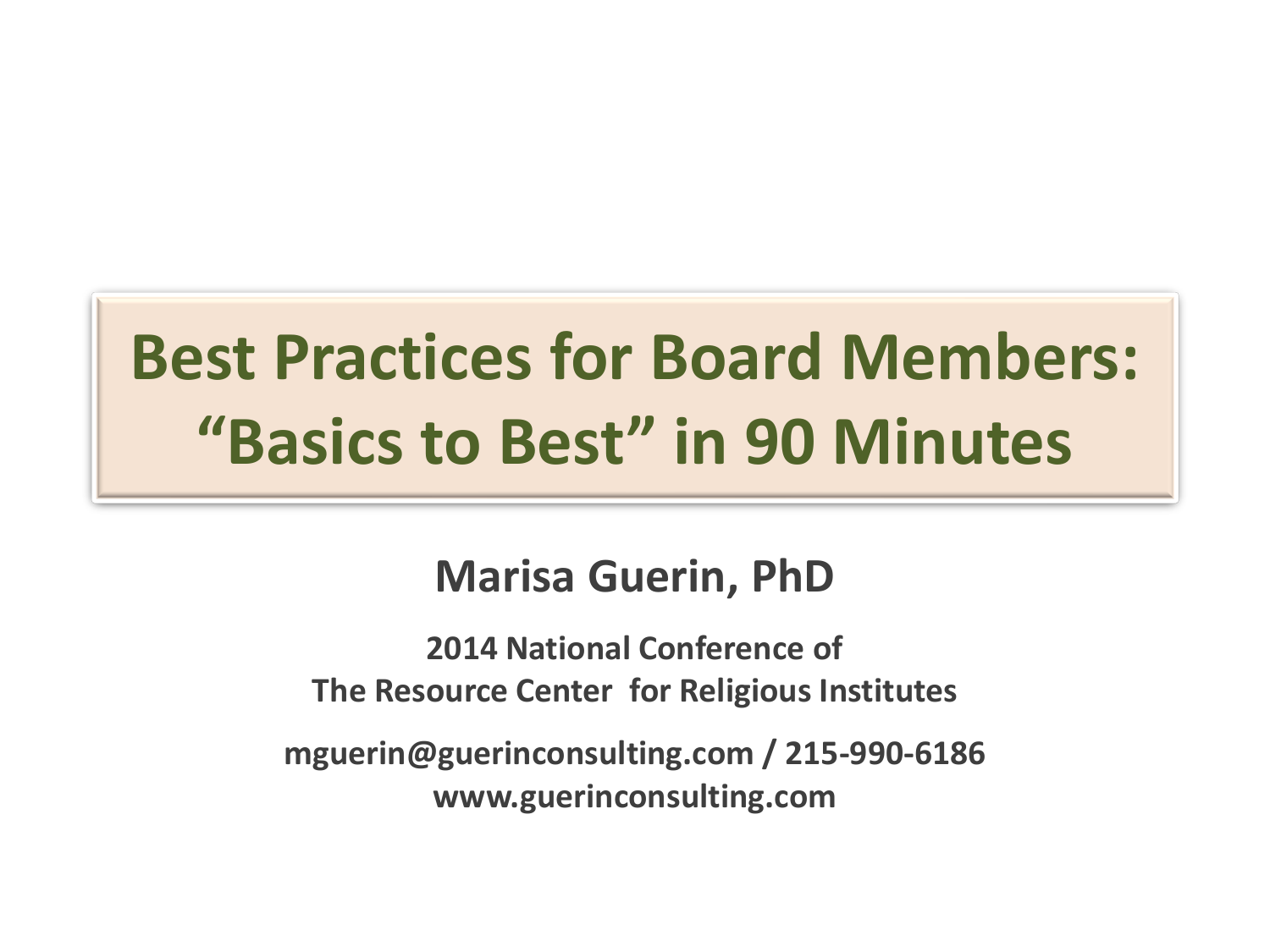### **Presentation Outline**

- **I. Introduction**
- **II. Diversity in Governance in the Nonprofit Sector**
- **III. Foundations of Nonprofit Board Governance**
- **IV. Best Practice Highlights – Habits of Outstanding Boards**
- **V. A Few Pitfalls to Avoid**
- **VI. Applications/Discussion**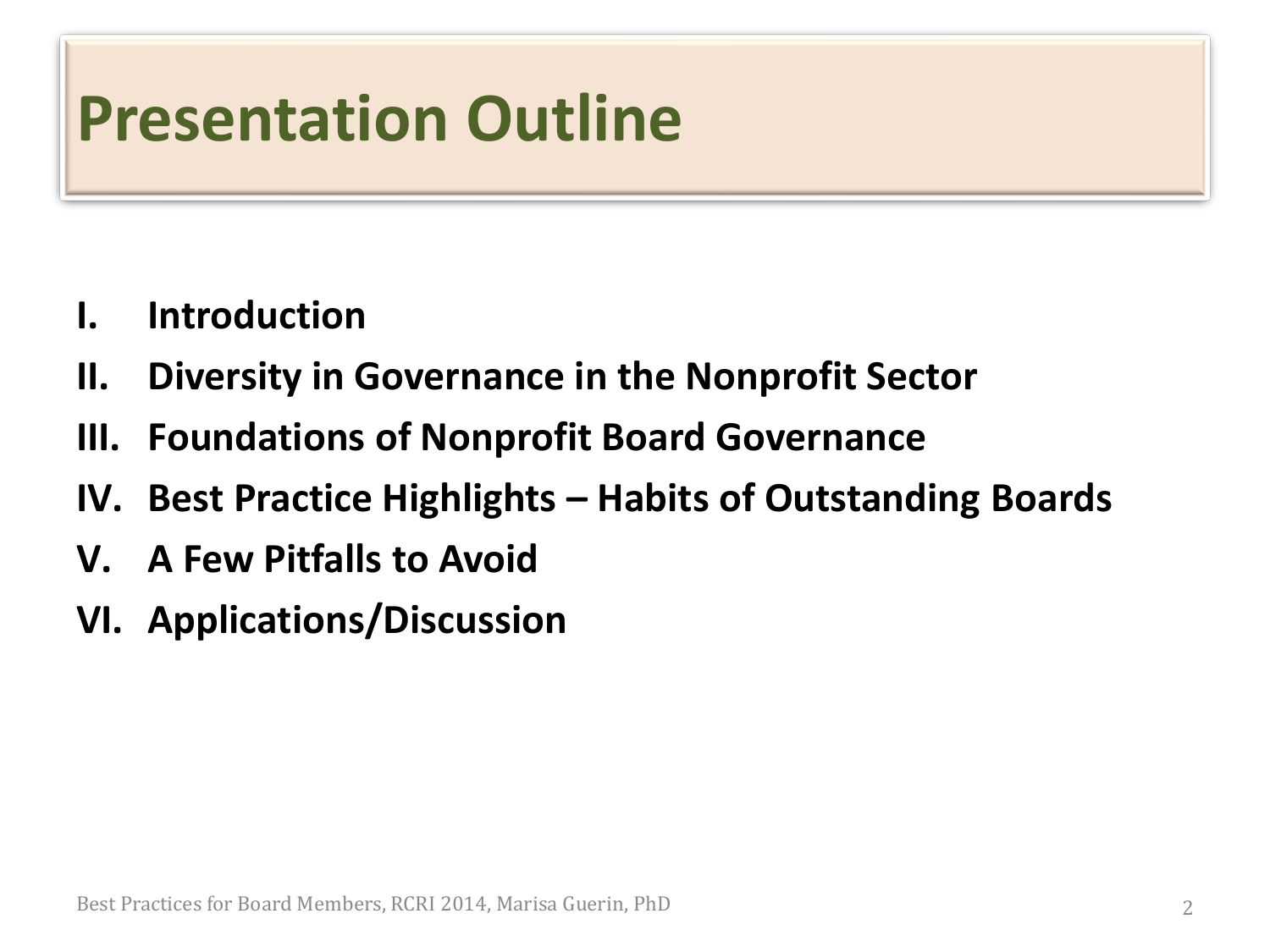# **I. INTRODUCTION**

Best Practices for Board Members, RCRI 2014, Marisa Guerin, PhD 3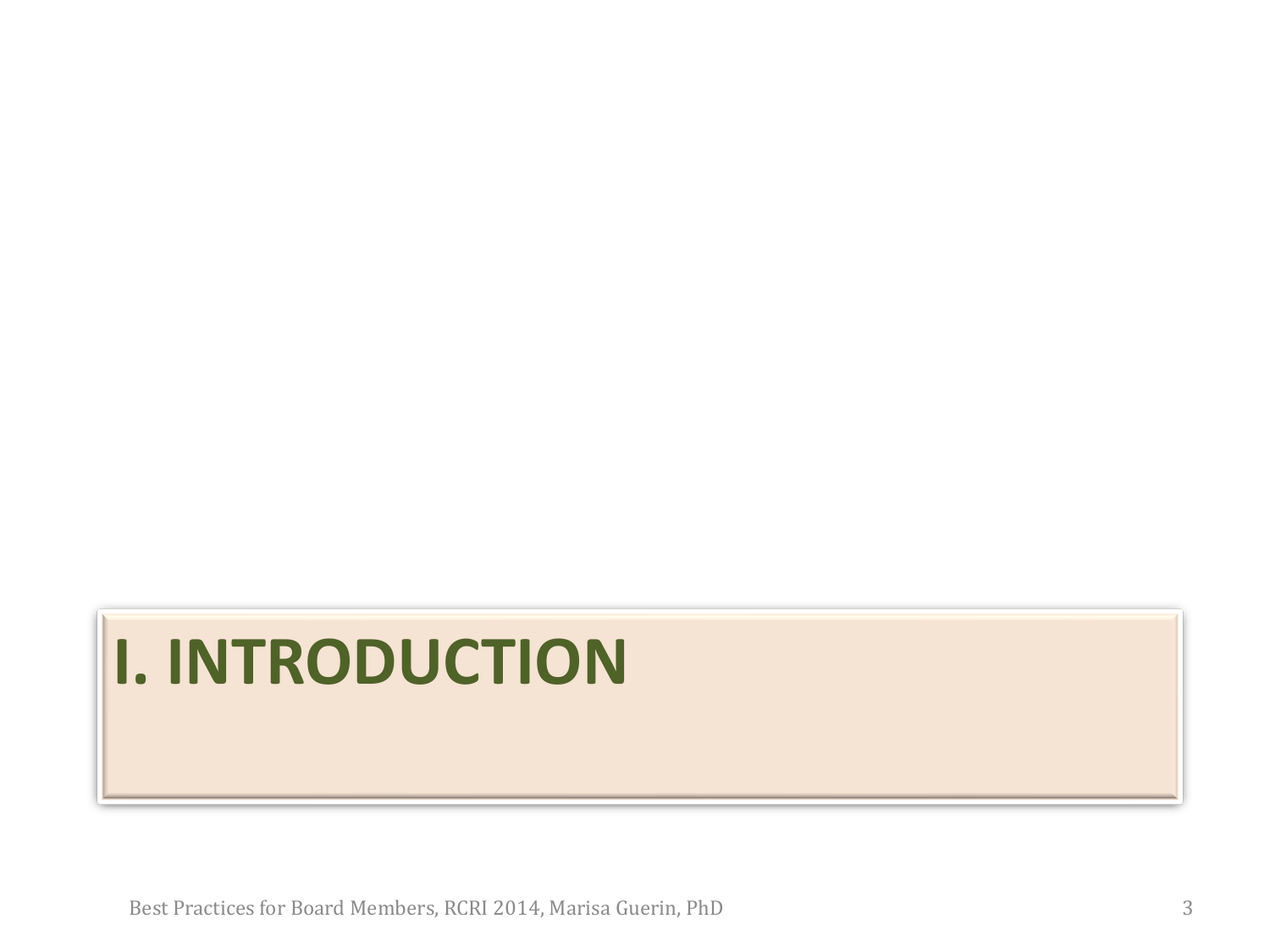#### **Basics to Best in 90 Minutes**

- **Two Goals:**
	- Cover the **Basics** for those new to governance responsibilities
	- Highlight **Best Practices** for those who know the basics
- **Closing the Gap**
	- Foundational principles that always bear reinforcement
	- Wisdom and advice from some of the many excellent resources available to nonprofit sector organizations
	- Practical features and actions to consider
	- Discussion and sharing of experience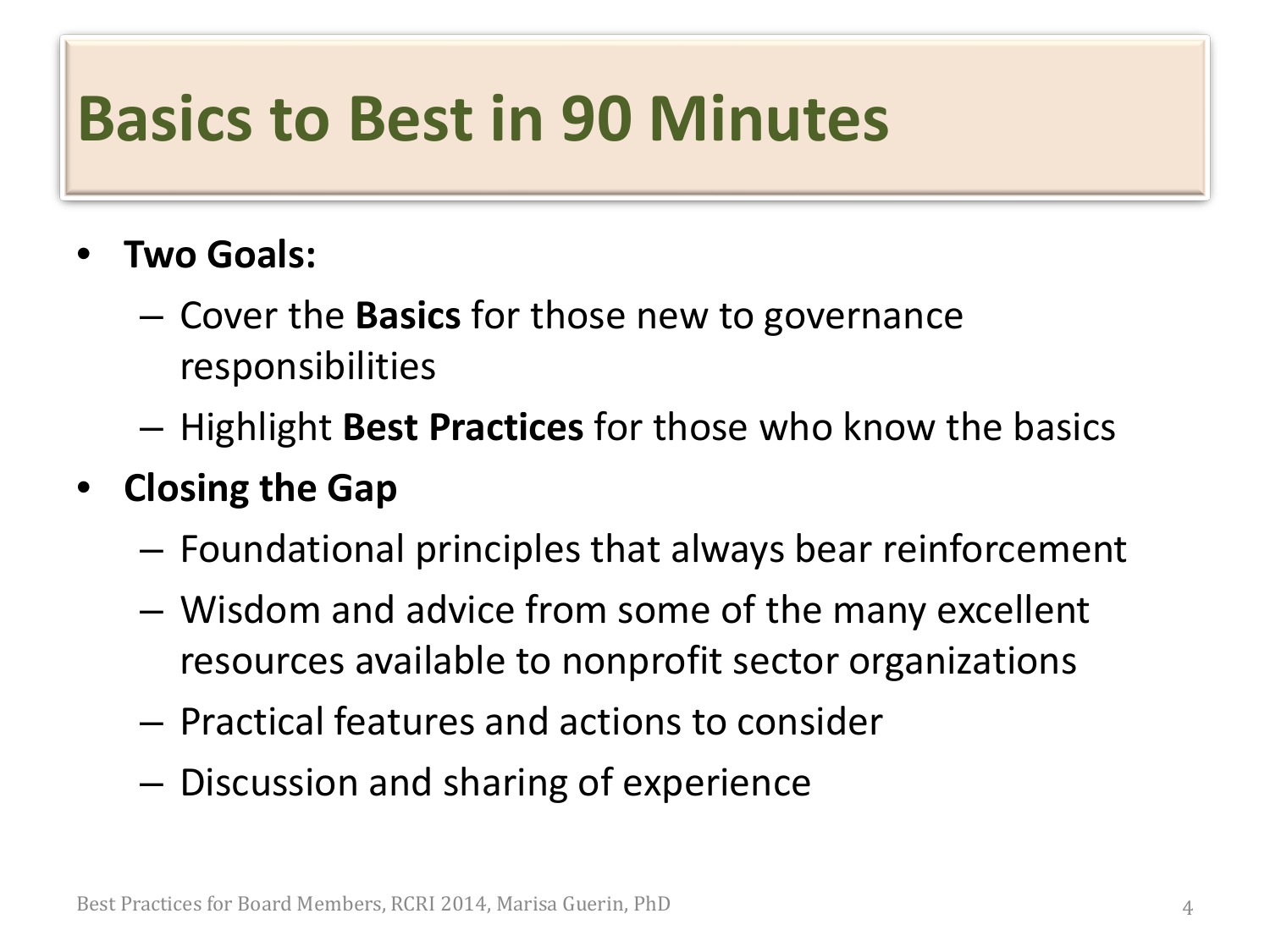#### **Audience Poll**

- **Show of hands:**
	- Those who have served on a nonprofit Board?
	- Those who are accountable to a Board?
	- Those who provide staff support to a Board?
- **In dyads or trios, then samples from the group:** 
	- What do you find most difficult or frustrating about the Boards you are most familiar with?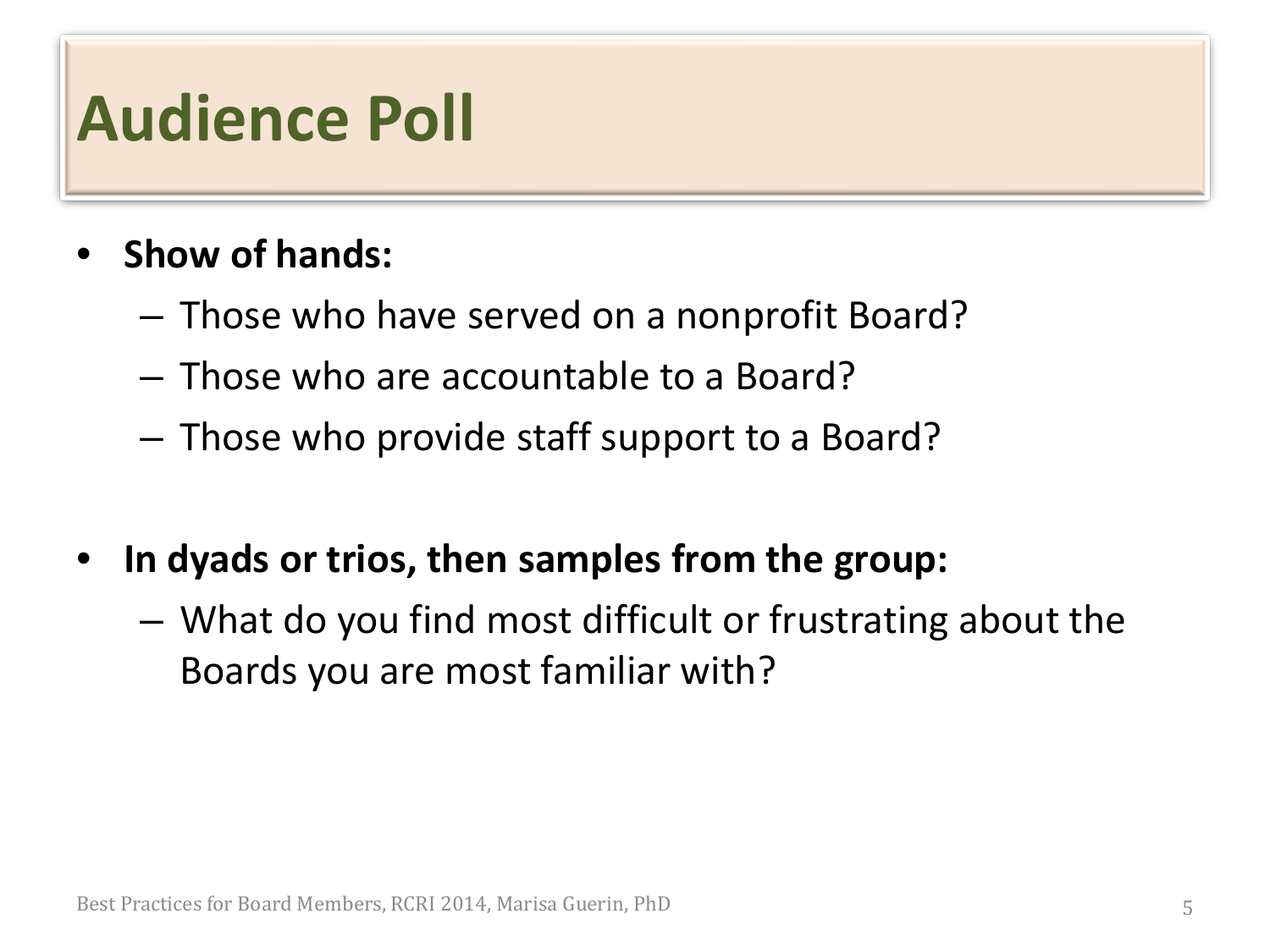# **II. DIVERSITY IN GOVERNANCE IN THE NONPROFIT SECTOR**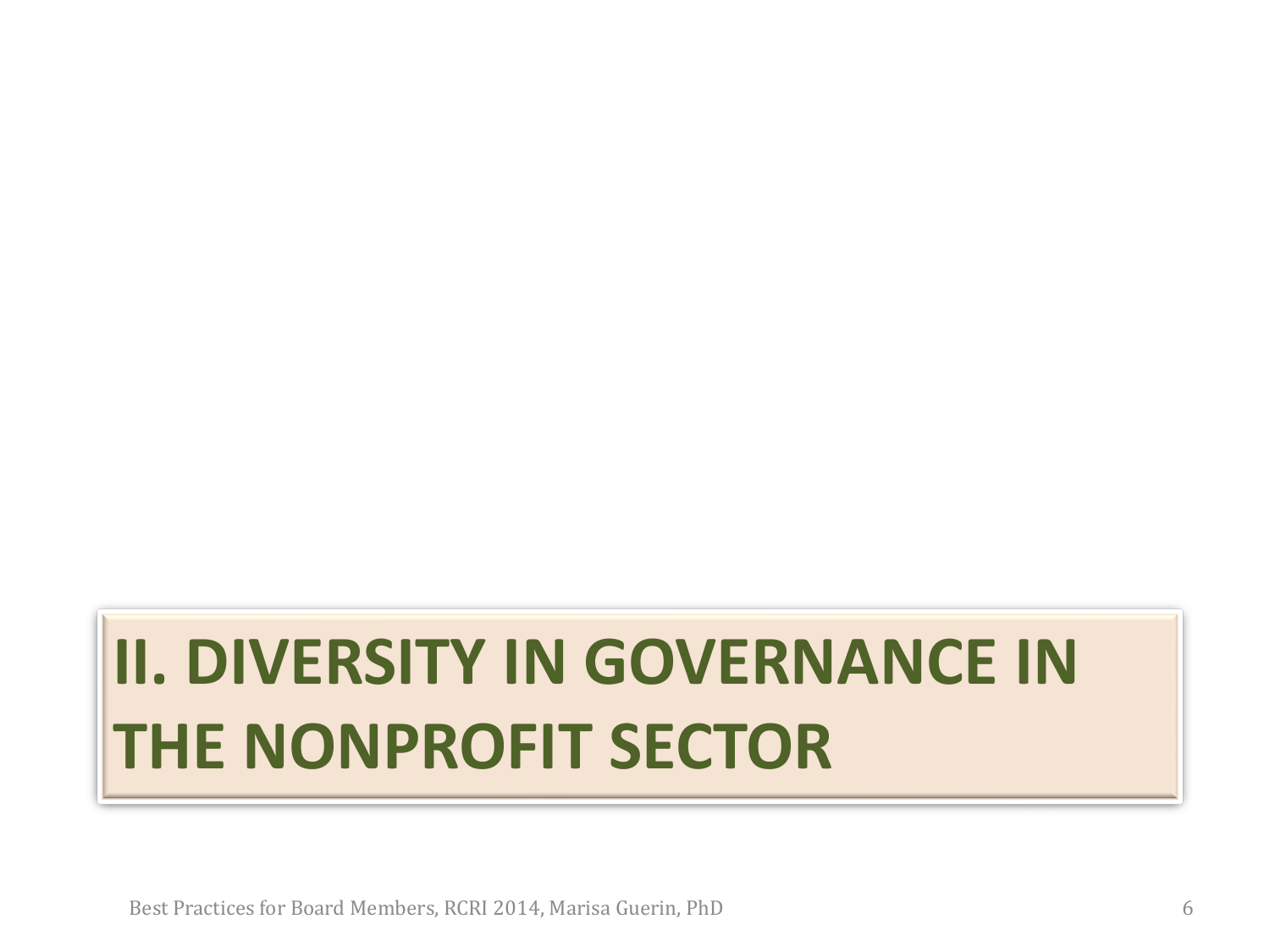#### **Opinions about Board Effectiveness**

- **Expert sources point to considerable opportunity for nonprofit Boards to achieve greater effectiveness….**
- **(A polite way of saying….) Most sources assert that a great many nonprofit Boards are significantly sub-optimized, and some are actually dysfunctional.**
- **This is a reasonable possibility, because:**
	- Nonprofit Boards are volunteer service, competing for attention in the life of busy people.
	- Staff support for the Board from the nonprofit organization is variable in amount and quality.
	- It takes time to develop a strong and effective Board.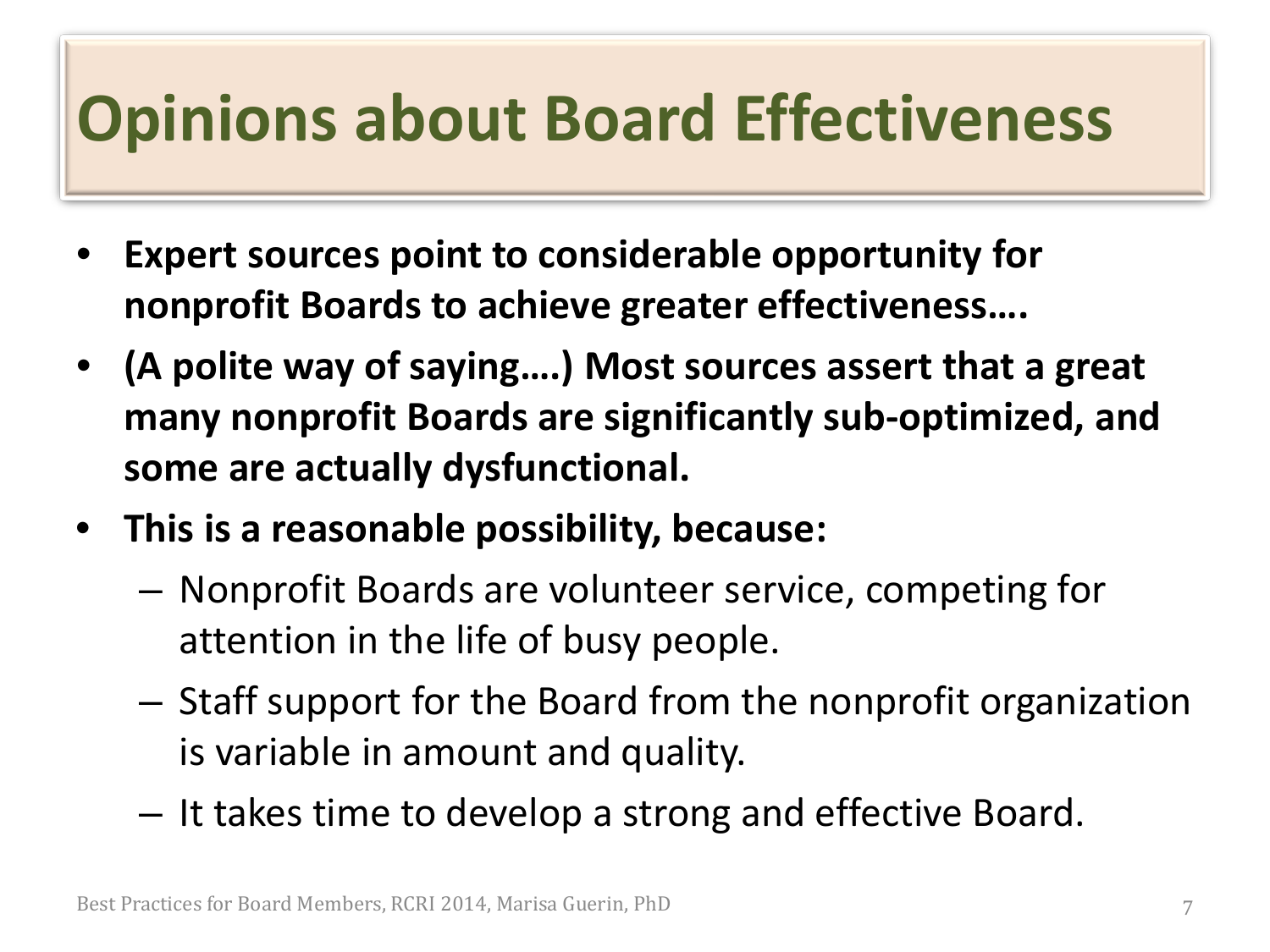#### **The Nonprofit Sector is Huge and Diverse**

*"All told, roughly 1.6 million nonprofits employed 10 percent of the domestic work force in 2010 and accounted for 5 percent of G.D.P.* 

*Nonprofits are all exempt from corporate taxes. But aside from that, they are an extremely varied group. Most are charities, for which donations are tax-deductible.* 

*These include organizations as diverse as the Little Sisters of the Poor, Harvard University and the Memorial Sloan-Kettering Cancer Center." (NYT 3-8-14)*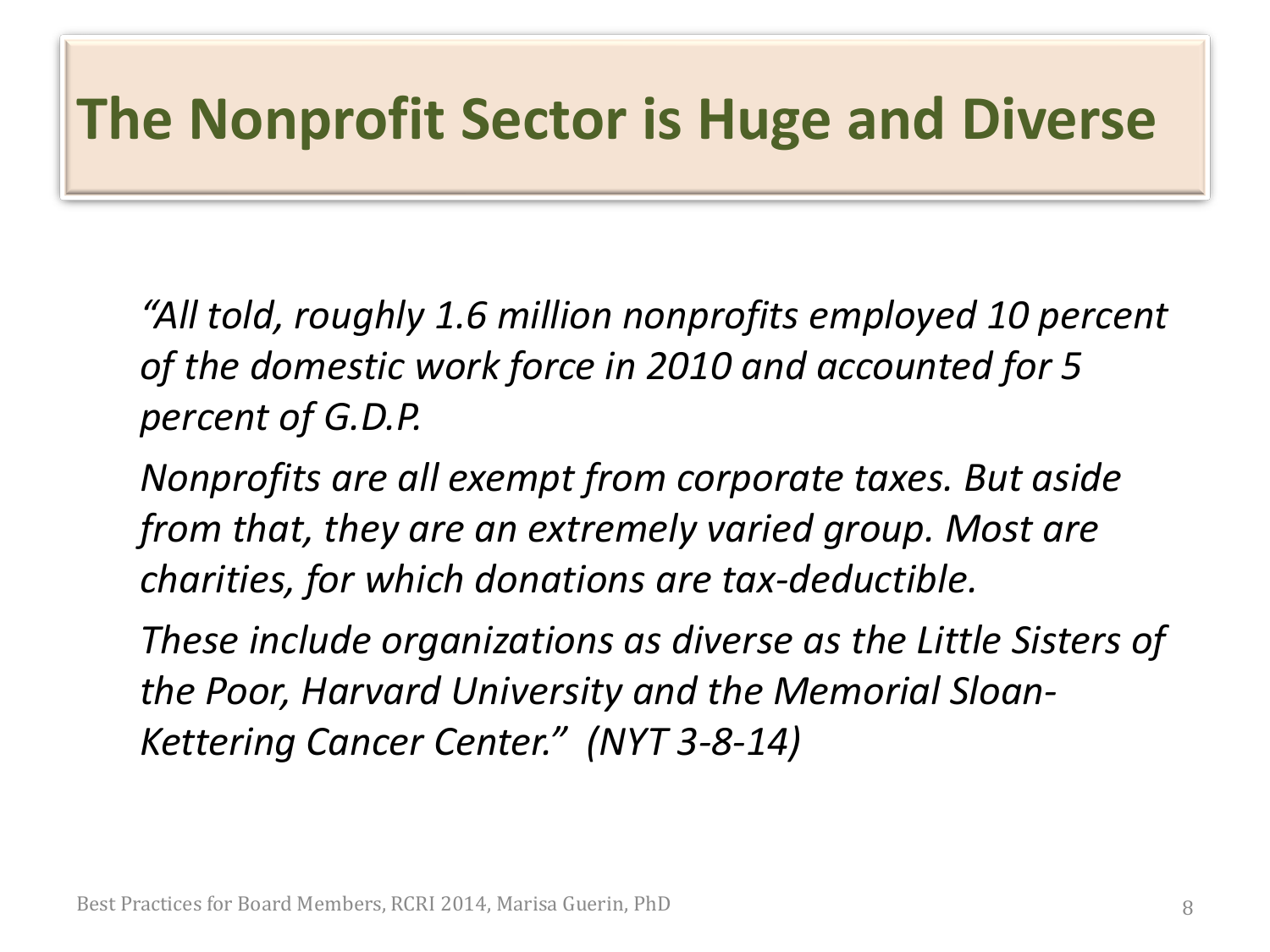#### **Size is a Factor in Governance**

- **Large nonprofit corporations such as hospitals, universities:**
	- Tend to have sophisticated governance structures and practices
	- And often have attentively-developed mission/sponsorship functions in religiously-sponsored systems.
- **Small, community, grassroots nonprofits, including religious:**
	- Often under-developed and under-resourced governance structures, with Board members and staff who are unevenly prepared for the tasks of governance.
	- Very often carried on the efforts of very heroic and committed Board members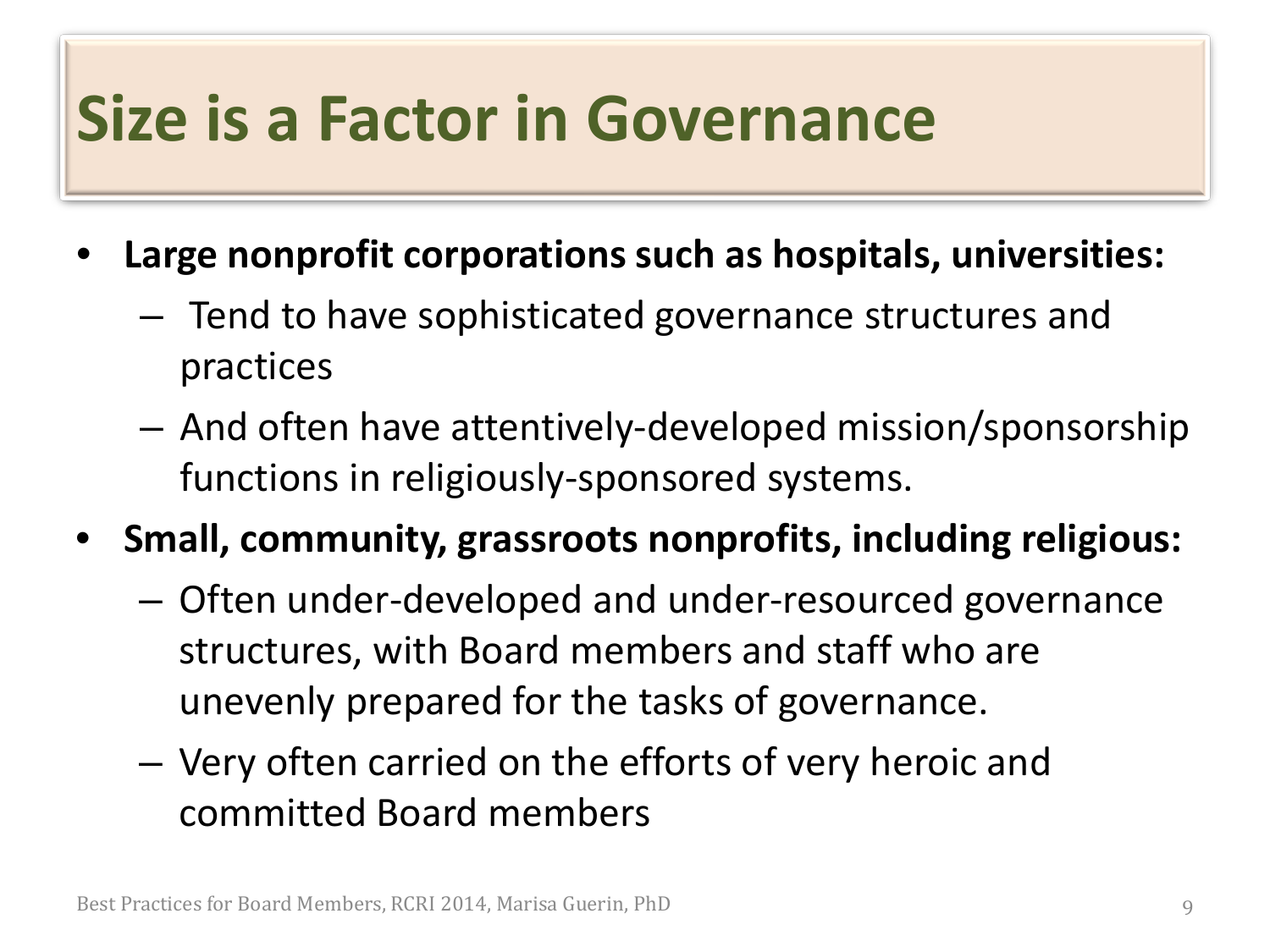#### **Functionality**

#### • **Functionality of Boards along a spectrum**

- 1. High performing, exceptional
- 2. Sufficiently effective in necessary ways
- 3. No noticeable impact one way or the other
- 4. Dysfunctional and damaging
- **Degree of functionality is not necessarily a function of organization age, maturity, or size: small/new Boards can be exceptional or dysfunctional, and large/mature Boards can be exceptional or dysfunctional, and everything in between.**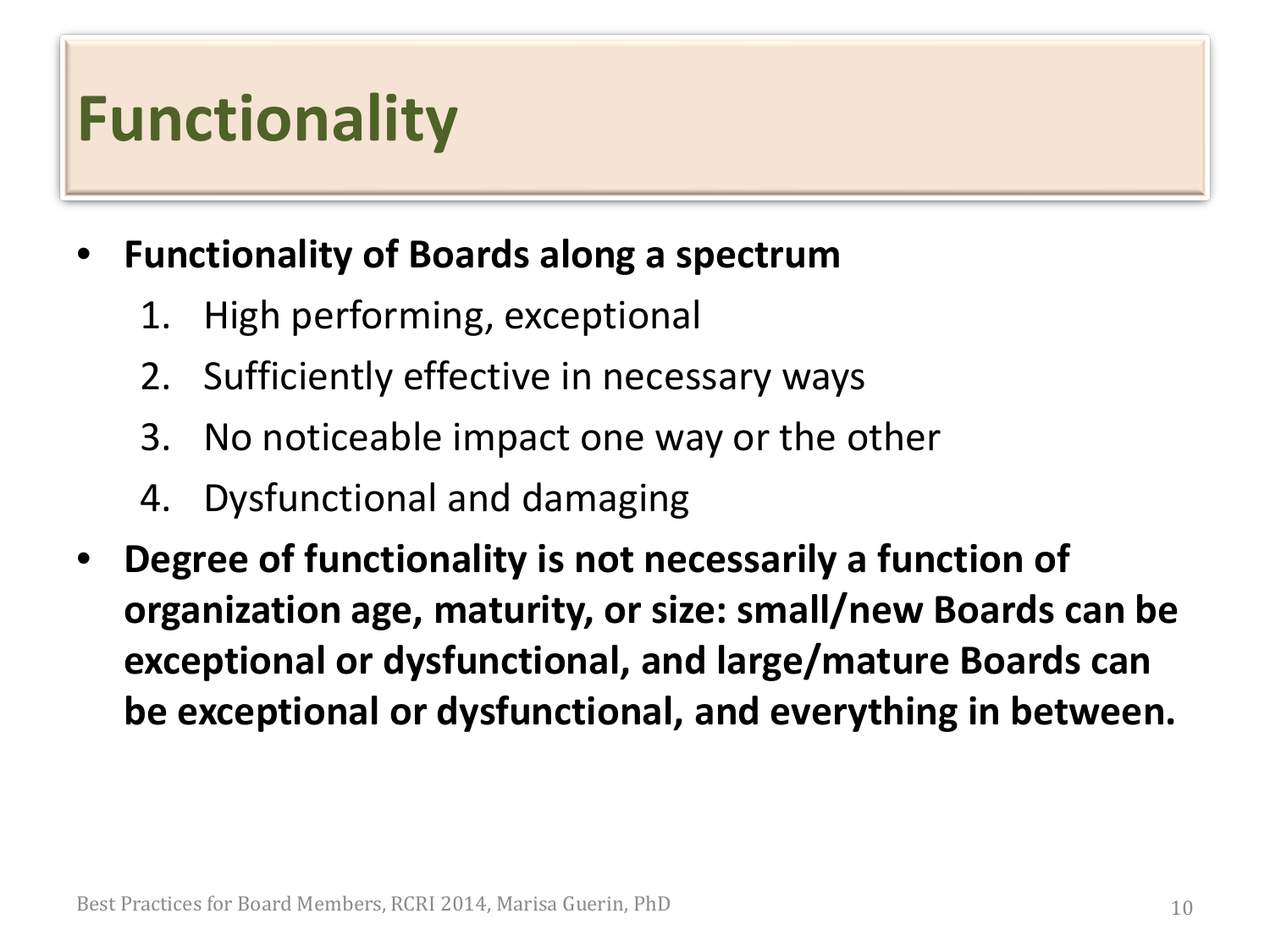### **Life Cycles**

#### • **Life Cycle of Boards and Their Organizations:**

- 1. New, beginning stages founder era
- 2. Growth, development over time –professional management
- 3. Mature and stable functioning consolidation
- 4. Decline gradually (or suddenly) less vibrant and sustainable
- **"Evolution and Revolution as Organizations Grow" - HBR classic by L. Greiner, reminds us that movement through life cycle is not a smooth line, but a series of smooth runs interrupted by turbulence at points of change.**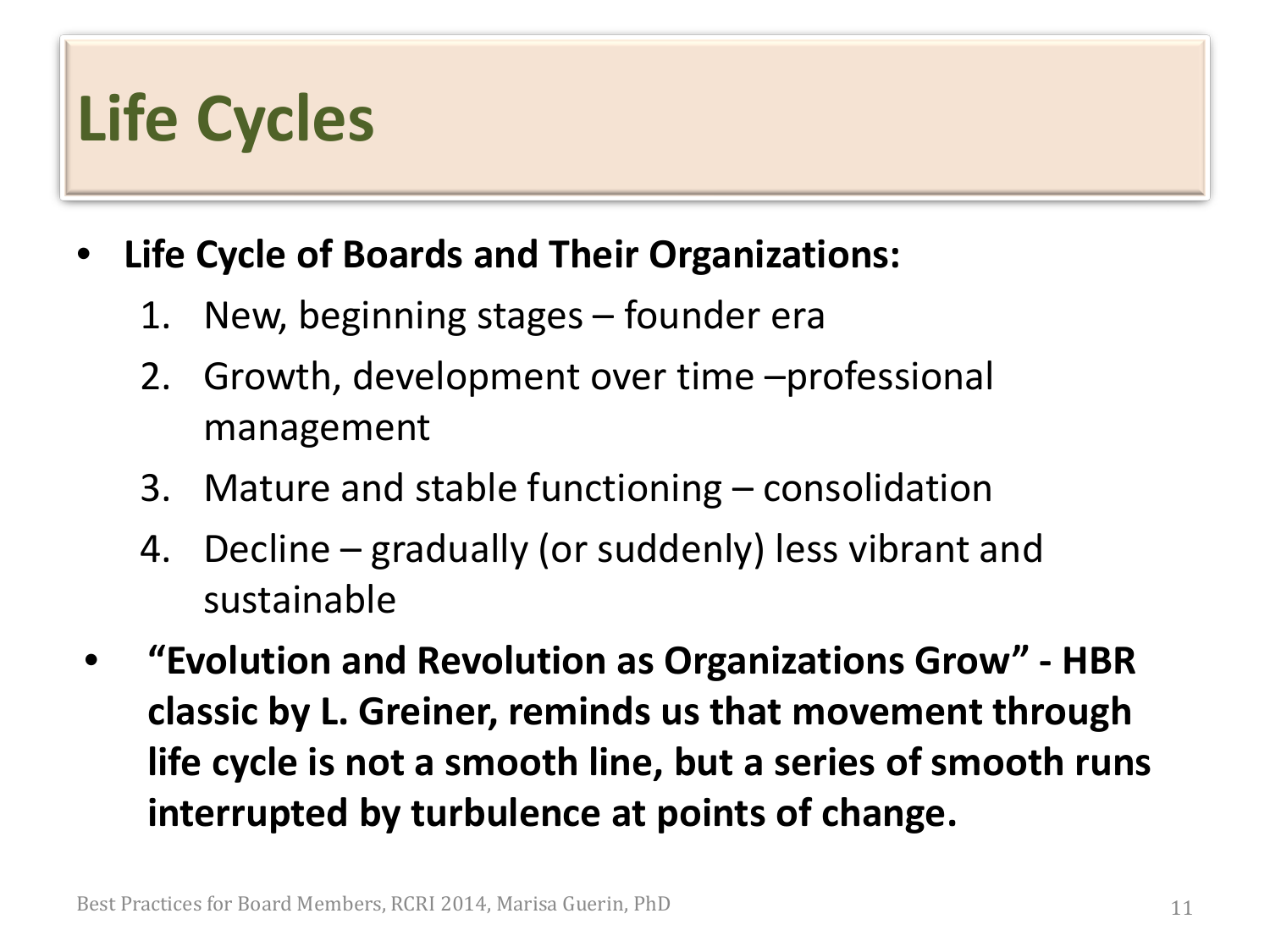#### **Special Note – "Following" and "Leading" Boards\***

- **Depending on the life cycle of a nonprofit organization:**
	- The Board might be a "following" Board, gathered around and deferential to a founder who carries the main load of both leadership and governance.
	- Alternatively, a "leading" Board might be itself the founder entity, intimately engaged in governing and running the nonprofit, struggling to cede authority to staff once they are hired.

\* From: **"Boards Matter: Board Building Tools for the Busy Social Justice Executive"**, by the Management Assistance Group <http://managementassistance.org/ht/display/ContentDetails/i/432>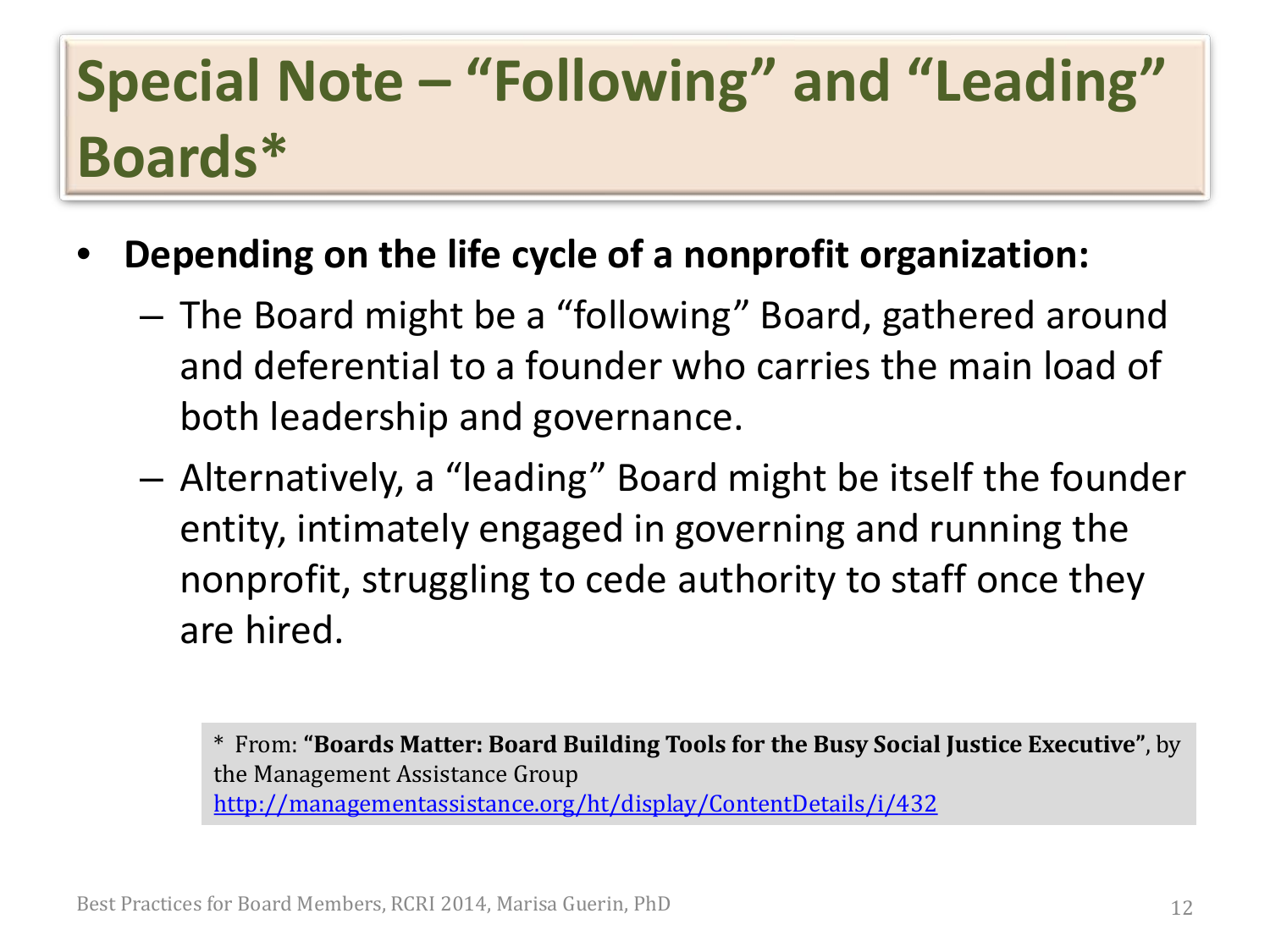### **Mapping the Size, Functionality, Life Cycle Helps Focus Board Develp't Priorities**



Best Practices for Board Members, RCRI 2014, Marisa Guerin, PhD 13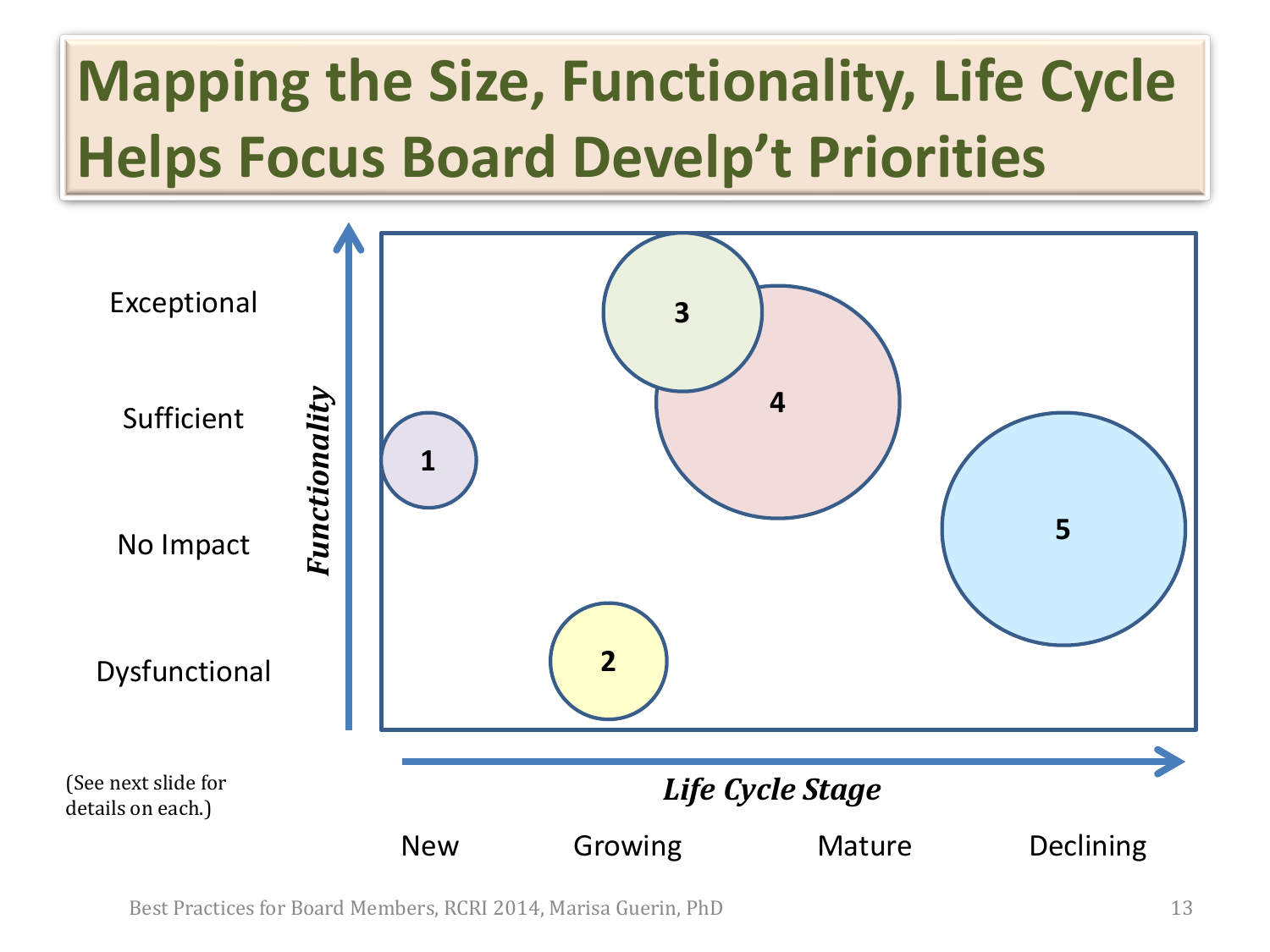Reference for numbers on previous slide chart:

1 – Small Board, newly formed, doing a reasonable job – Focus: strengthening in governance structures, probably grow size of board

2 – Small Board, orgz growing past founder stage, entering conflict and some disarray – Focus: leadership needed, re-grounding, and discipline

3 – Moderate sized Board, established organization, highly effective – Focus: attend to long term sustainability and succession

4 – Large Board, mature organization, quite effective – Focus: move from good to great in performance and legacy

5 – Large Board, ossified, no longer on cutting edge – Focus: address completion, merger, rejuvenation, or other strategy.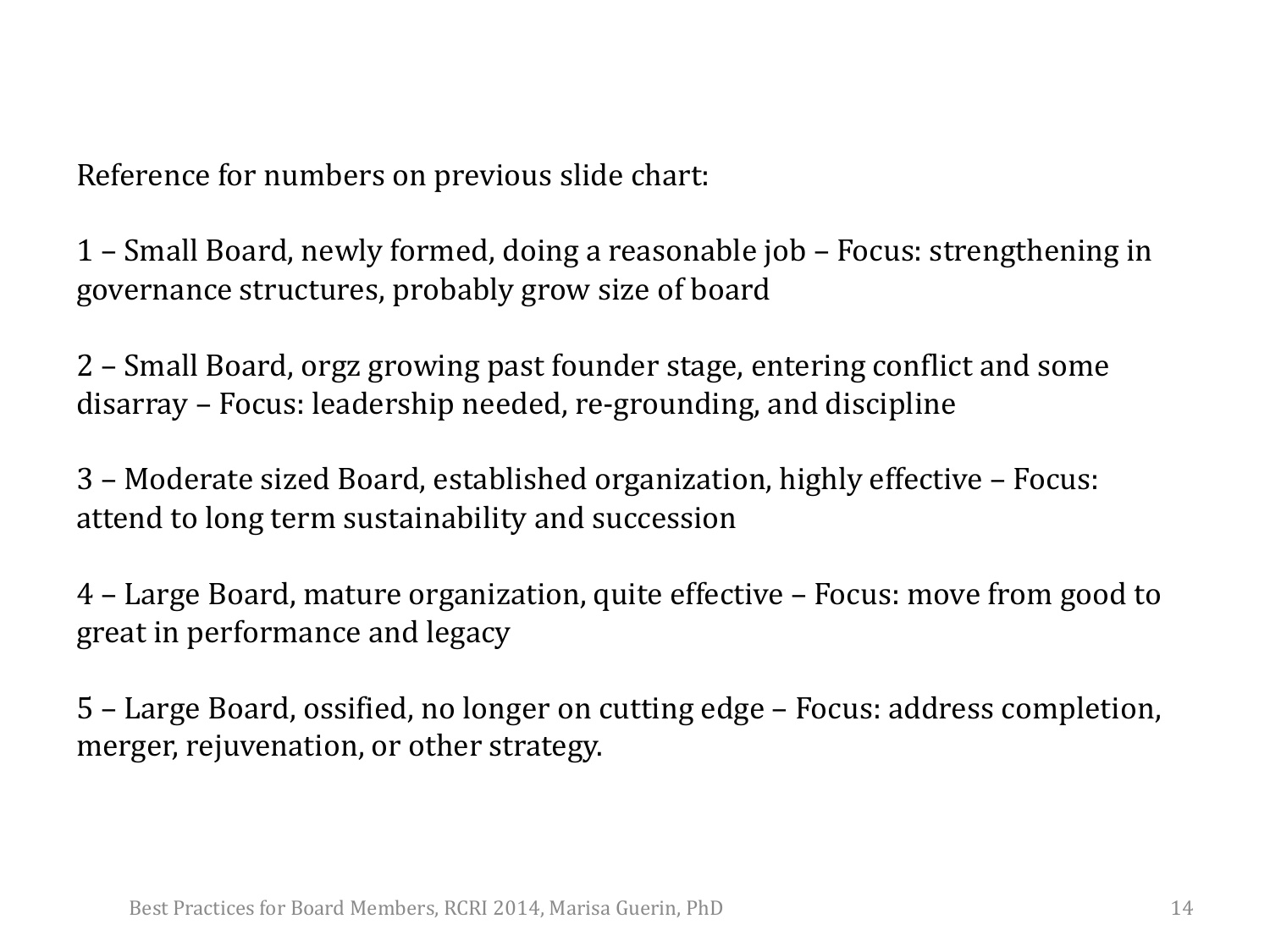#### **III. FOUNDATIONS OF NONPROFIT BOARD GOVERNANCE**

Best Practices for Board Members, RCRI 2014, Marisa Guerin, PhD 15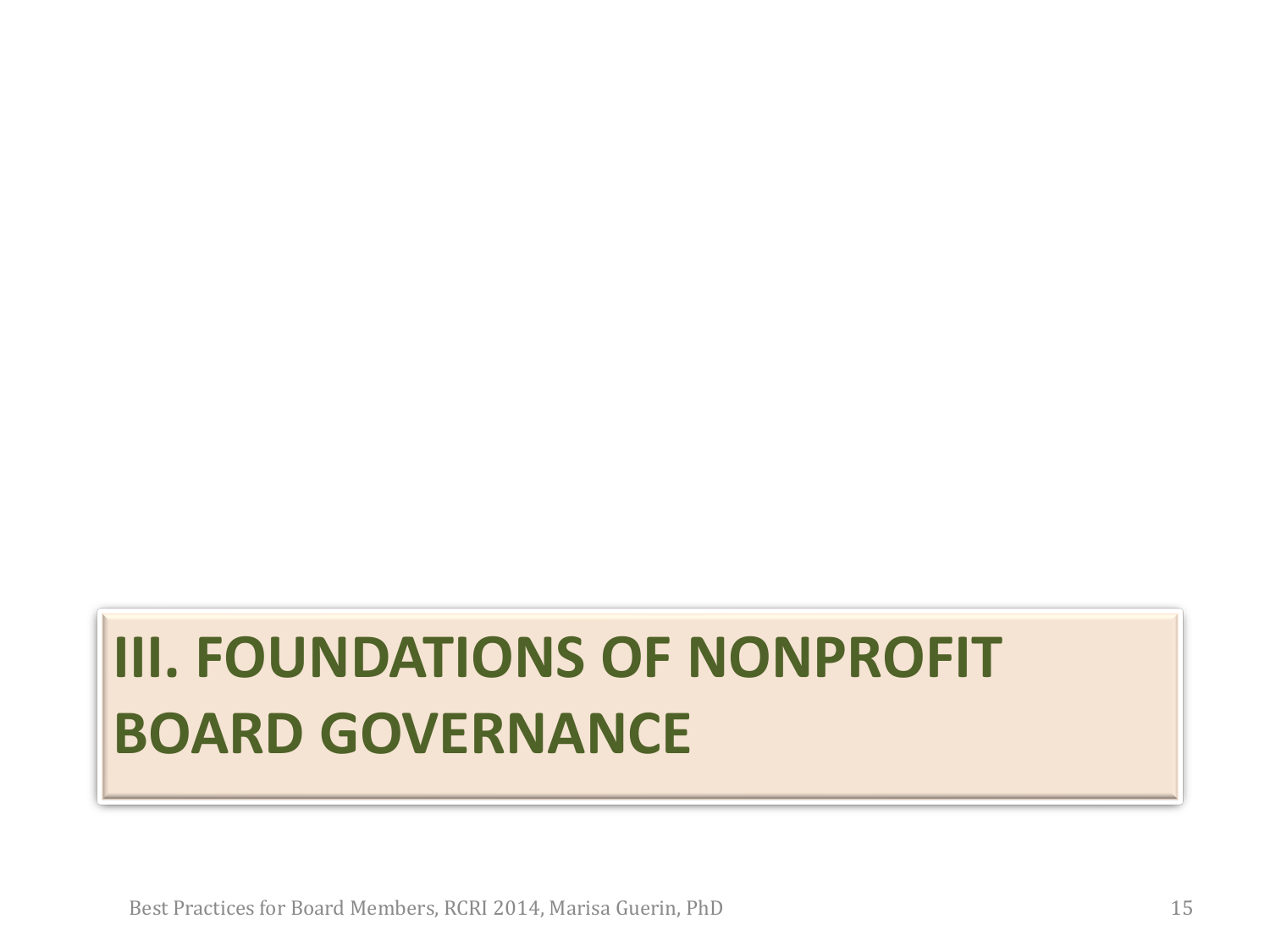#### **Core Board Function = Governance**

#### • **Legal Obligations:**

- The Duty of Care
	- Attendance, being well-informed, responsible delegation, thorough and documented decisions
- The Duty of Loyalty
	- No conflict of interest, full disclosure
- The Duty of Obedience
	- Further the mission, observe foundational documents, comply with laws, ensure use of assets for mission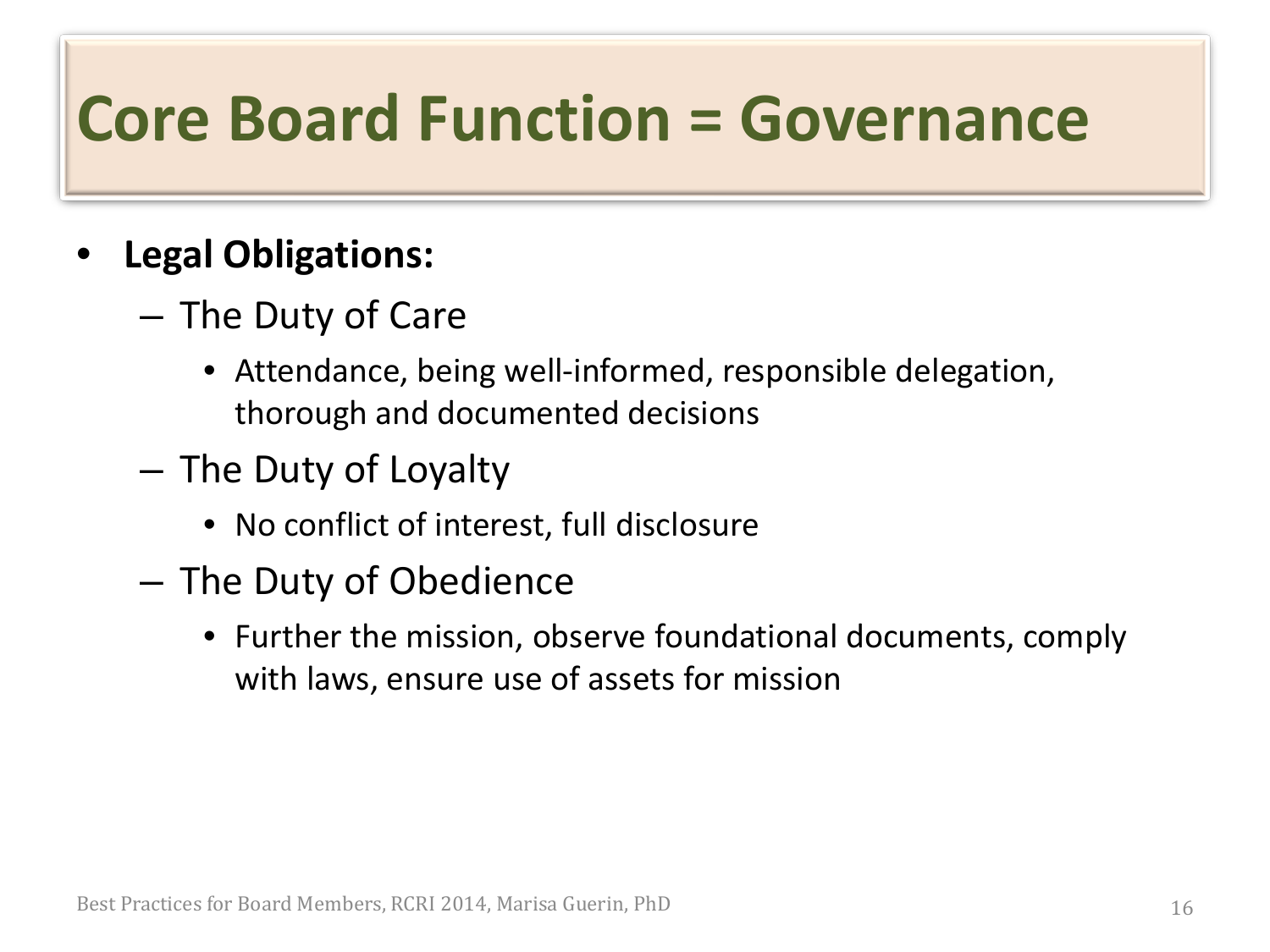### **Core Board Function = Governance**

#### • **Major arenas for Board Functioning**

- Fiduciary
	- Accountability, discipline, prudence, risk management, sustainability, internal controls, oversight, good faith
	- Ask *"What could go wrong?"*
- Strategic
	- Positioning, value proposition, SWOT assessments, long range planning, direction setting, orgz performance
	- Ask *"What's the plan?"*
- Generative
	- Sense-making, discernment, learning, visioning
	- Ask *"What's the right question?"*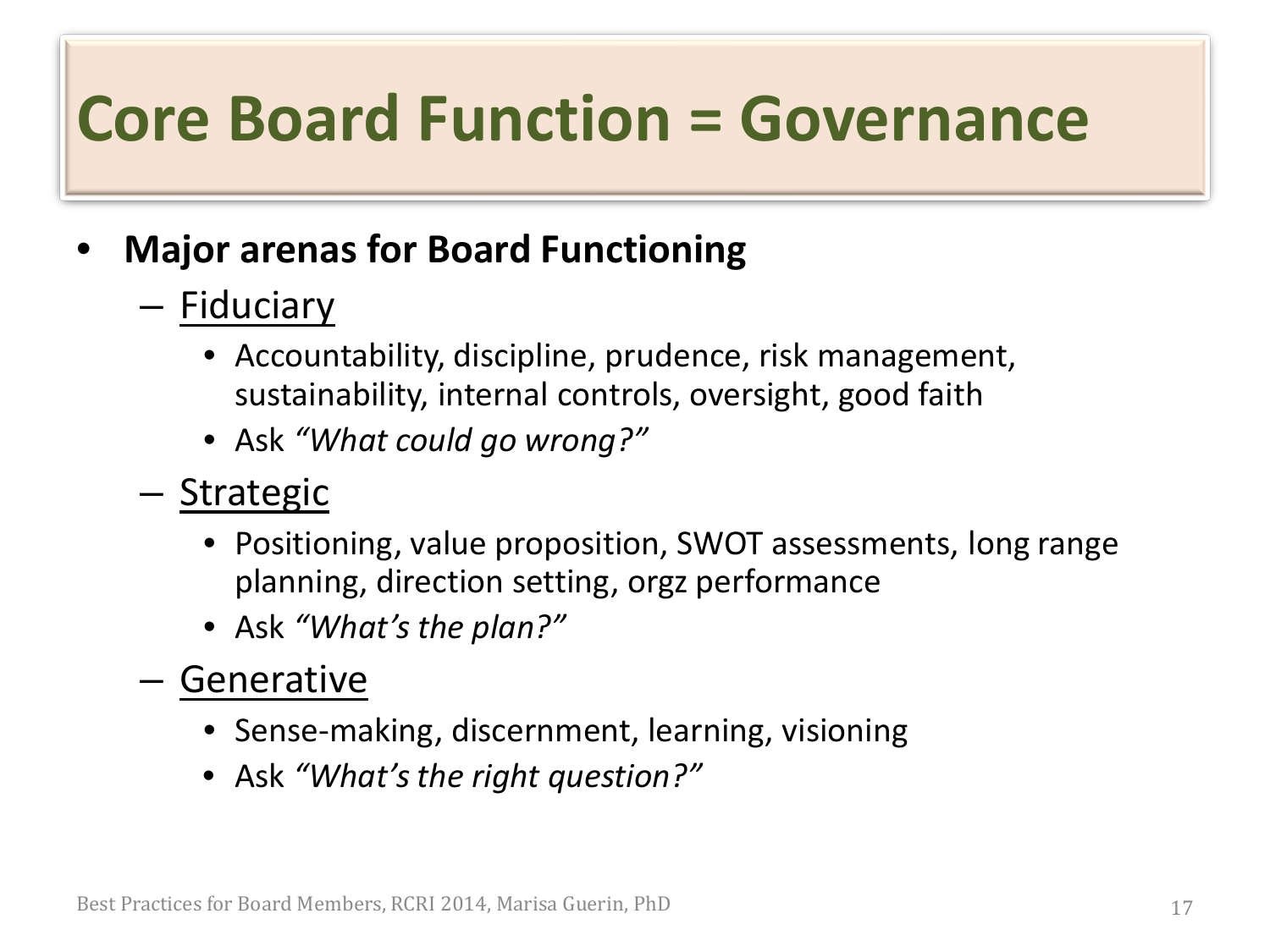#### **Advice to a Board Member\*:**

- **Make the time**
- **Become a learner**
- **Respect the staff**
- **See the big picture**
- **Have courage**
- **Keep issues on the table, not under it**
- **Be prepared to lead**
- **Say thank you, and say good-by when the term is up**

\*Per Maureen Robinson, author of **Nonprofit Boards that Work**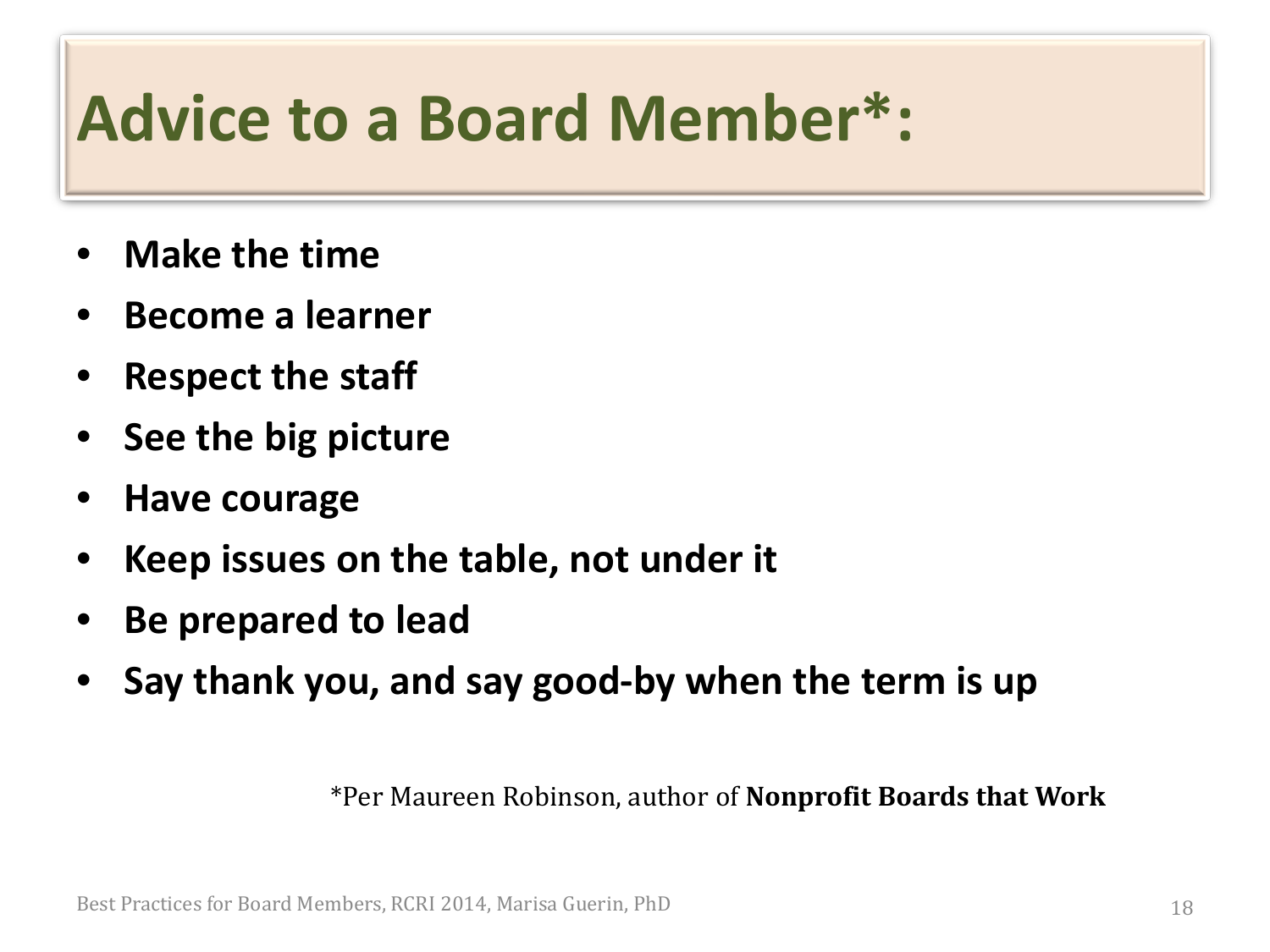#### **Board Core Responsibilities**

- **1. Assuring that the organization maintains its institutional integrity, advances its mission, focuses on its most important activities.**
	- Set direction, plans, goals; make and review policy
- **2. Safeguarding the financial soundness and integrity of the organization and adequacy of resources.**
	- Approve and review budgets, audits, reports, controls
- **3. Assuring a stable and diverse funding base to achieve organizational goals.**
	- Fundraising and friend-raising in support of staff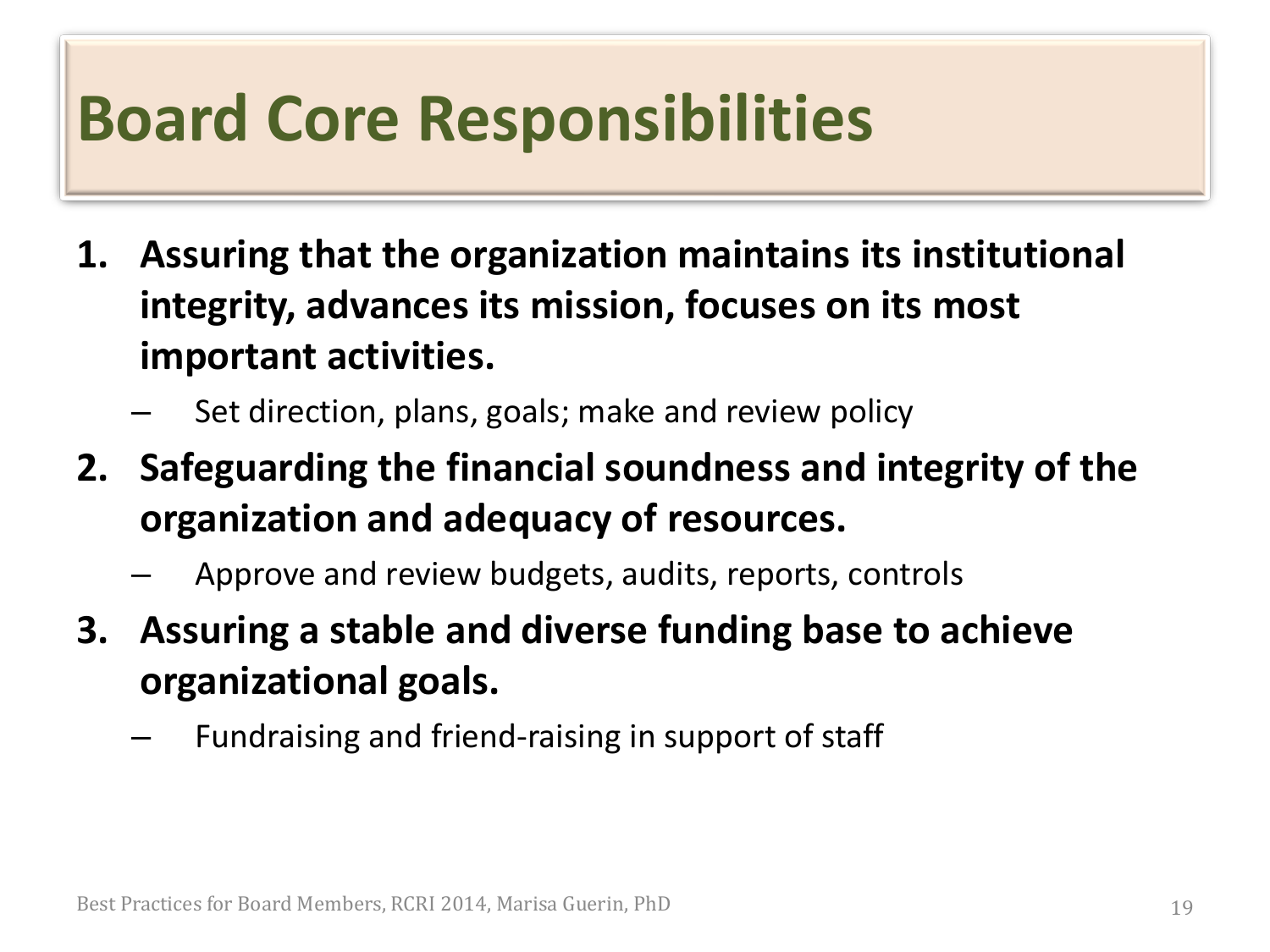# **Board Core Responsibilities, cont'd**

- **4. Assuring that the organization is well led and managed soundly.**
	- Hire and evaluate the chief administrator, set and review personnel policies
- **5. Assuring that the Board is well-constituted, equipped, and prepared to carry out its duties**
	- Assure recruitment, turnover, committees, and Board development
- **6. Advancing the organization's work and credibility with key constituencies.**
	- Interpret, act as ambassador and advocate for the organization, introduce staff to key individuals and institutions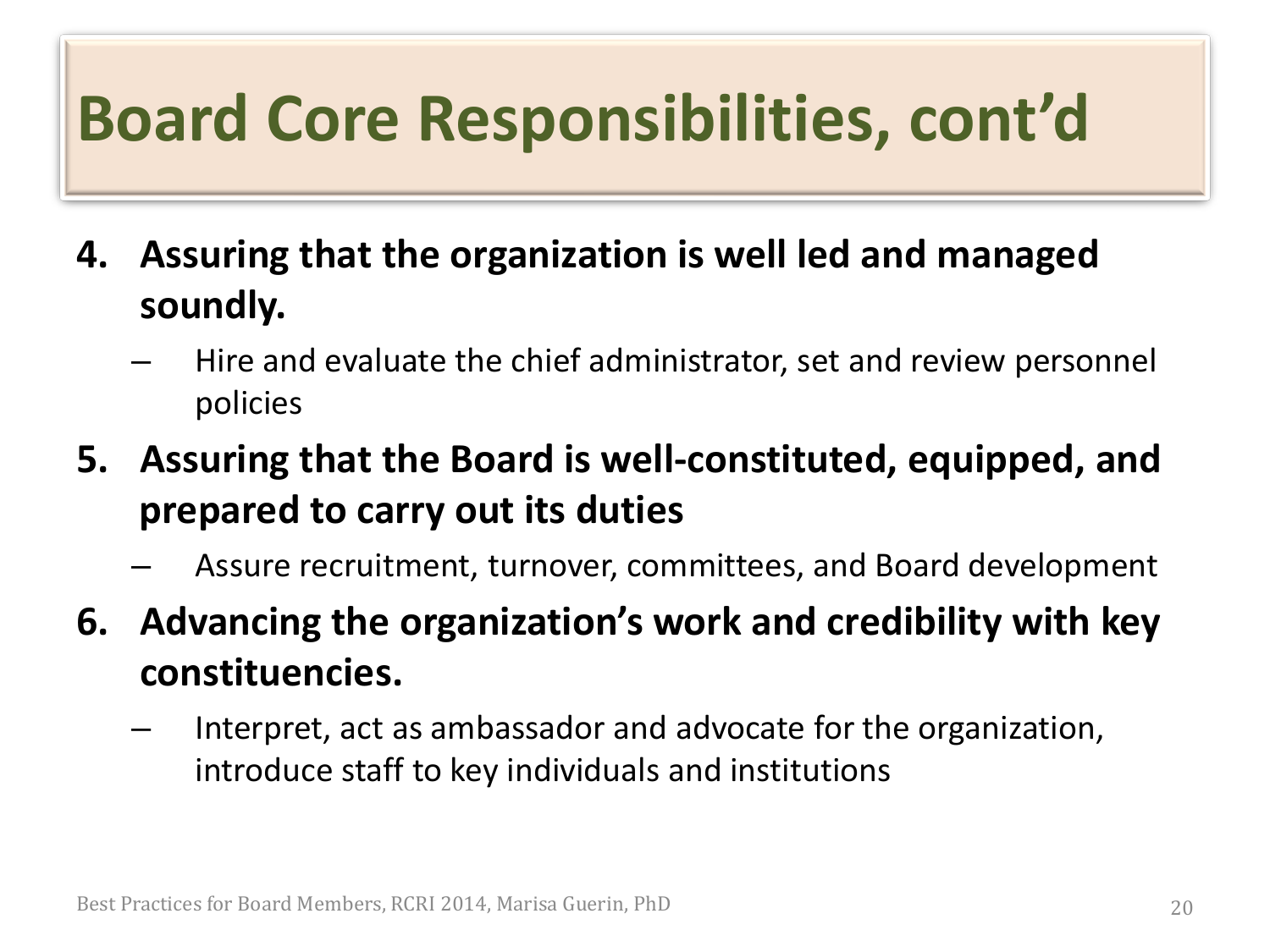#### **And also…**

- **See the forest, not the trees; observe the constellations, not the stars!**
	- Keep focus on what is most important, away from the pull of daily operations, bring "pattern recognition" skills.

#### • **Ask tough questions**

– The Board is the most honest and supportive critic of the organization, identifying complacencies or out-lived orthodoxies.

#### • **Provide stability for the long haul**

- Boards build towards the sustainable future of the organization.
- **Help the staff and executive make difficult decisions**
	- Provide affirmation and feedback to the chief executive, and help staff determine priorities and boundaries to support them and the mission.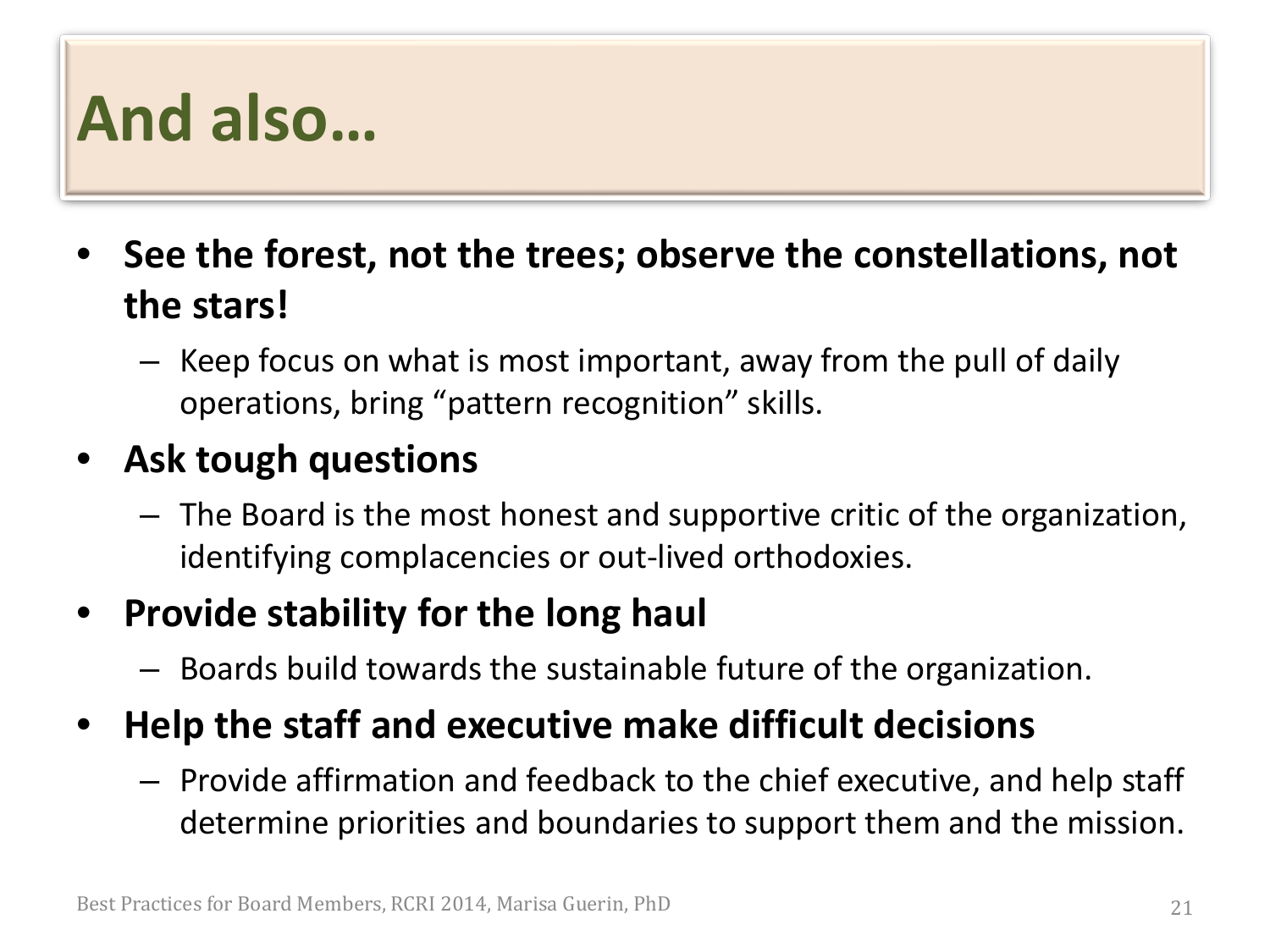### **Sturdy Structures of Support**

- **Strong Board Chair in partnership with Chief Administrator**
- **Well-managed meetings: agendas, pre-work, engagement, accomplishments**
- **Effective working committees as appropriate to the organization, both Standing Committees and Ad Hoc Committees**
	- For example: Executive Committee; Finance; Personnel; Nominating/Governance/Board Development; Mission and Program; Fund Development; Marketing; Strategic Planning; Facilities and Land Use; Annual Fundraising Event Committee; Search Committee, etc.
- **Appropriate Board composition representing or connecting to important and diverse constituencies and skill sets.**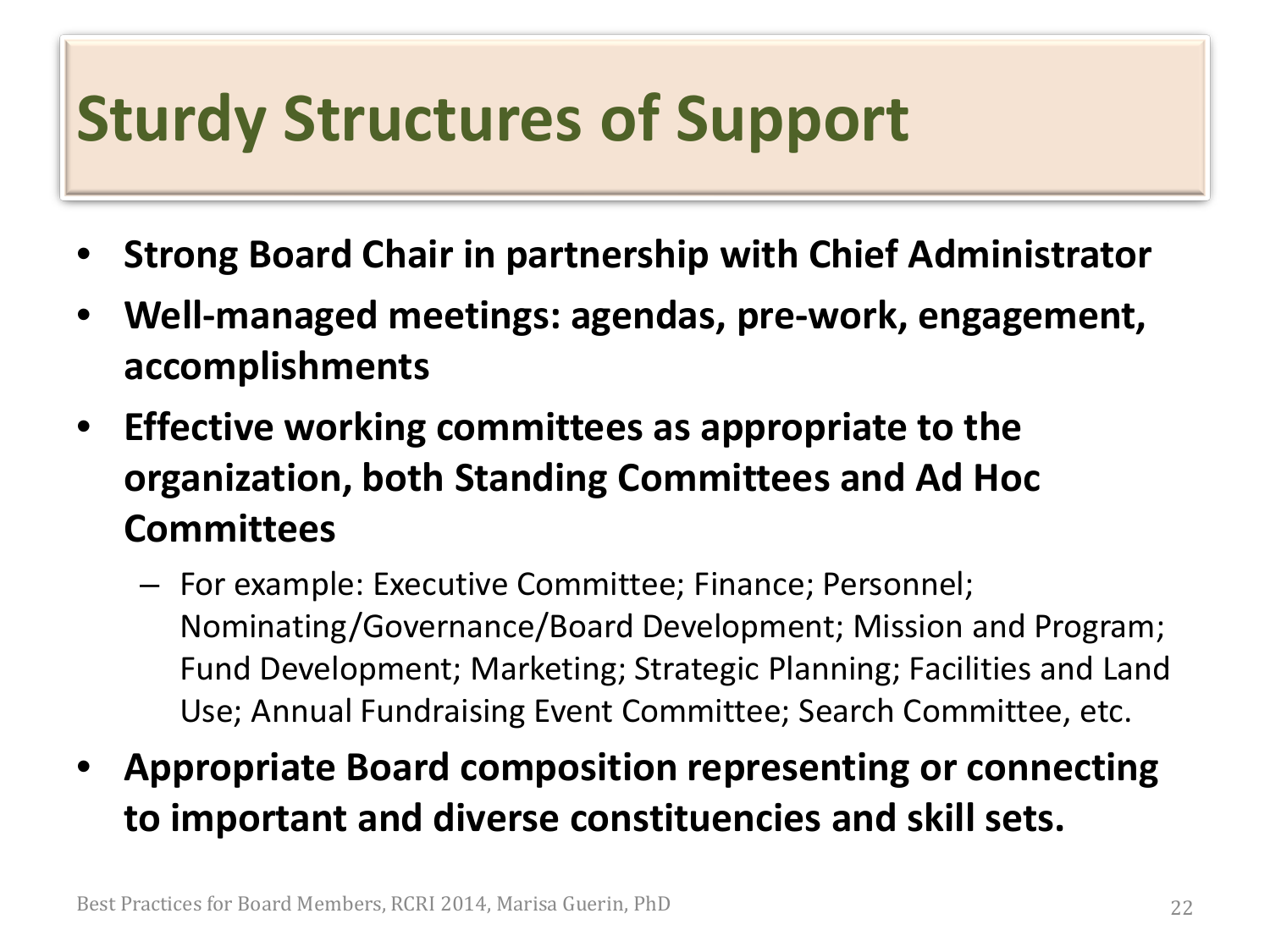#### **First Order of Business: the Basics**

- **The next section of the presentation will examine the features of outstanding Boards….but all of these behaviors rest on the fundamentals.**
- **If you do nothing else, get the fundamentals right:**
	- Clarity about Board role in documents like Bylaws
	- A committed and effective Board Chair in a collaborative relationship with the organization leadership
	- Enough Board members with the right abilities and connections
	- Discipline about meetings, agendas, and committee work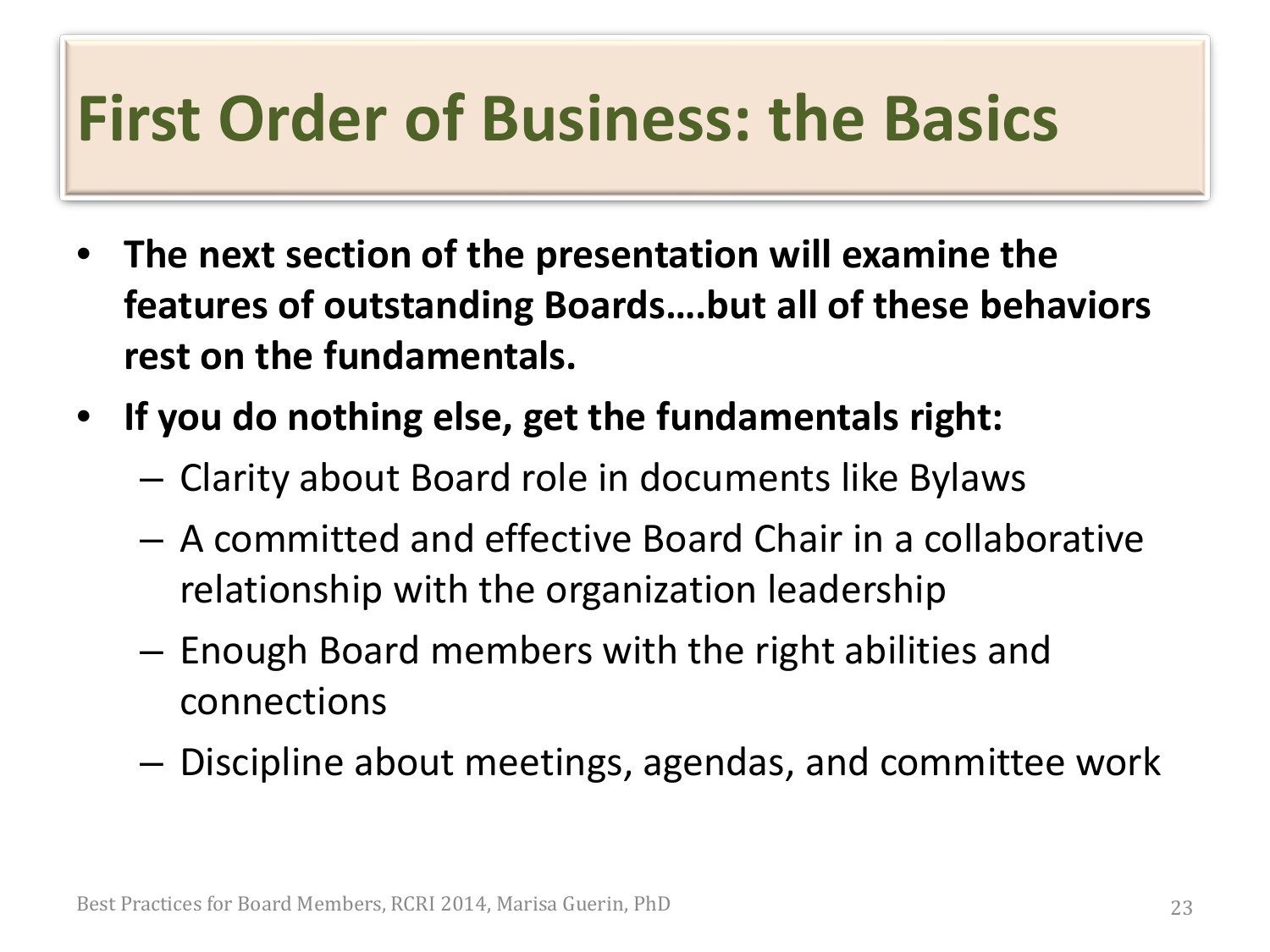# **IV. BEST PRACTICE HIGHLIGHTS – HABITS OF OUTSTANDING BOARDS**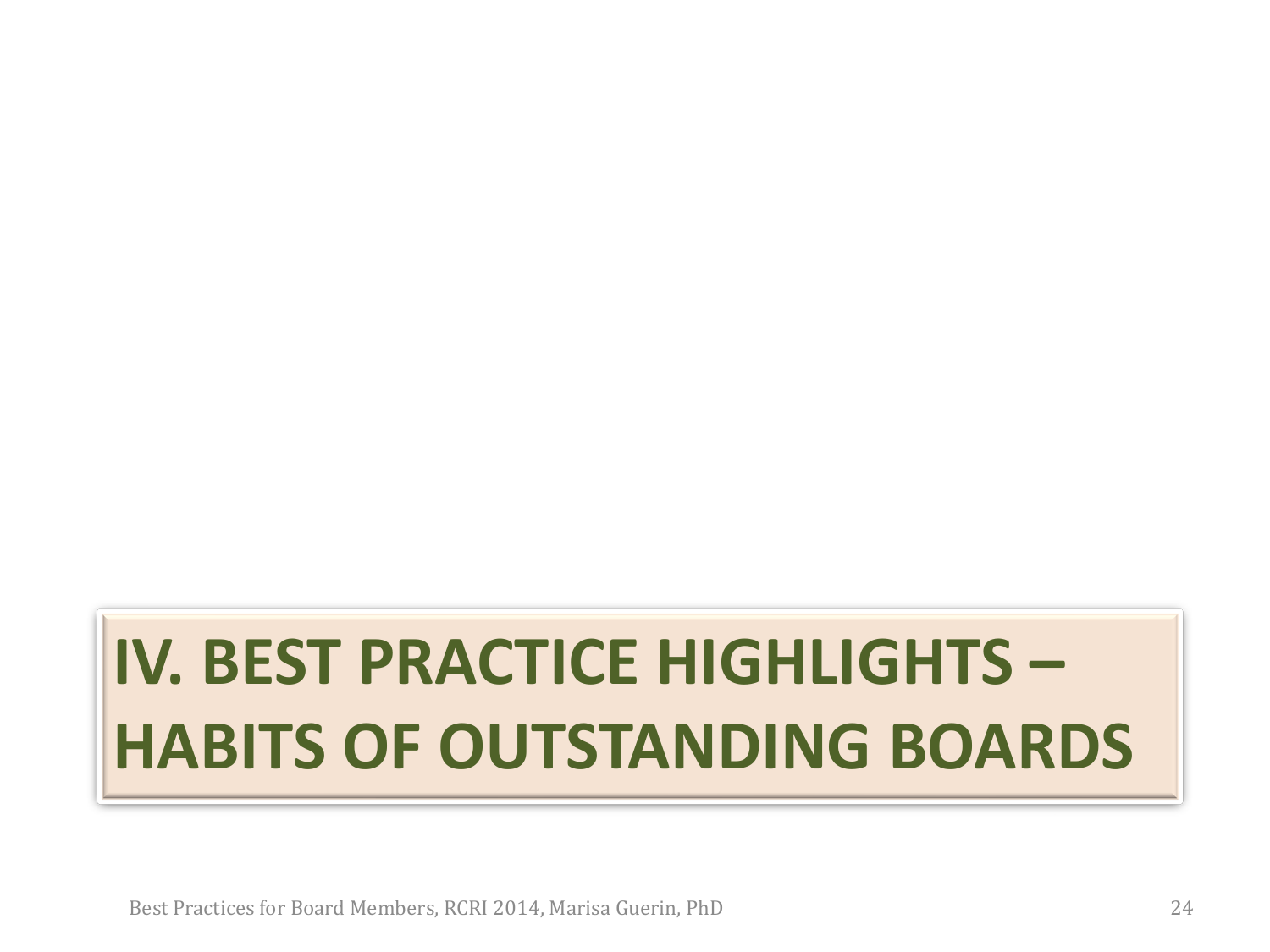#### **Engaged with Essentials**

- **Constructive partnership with the chief administrator**
	- Develop a culture where it is permissible for the chief administrator to share bad news, and where a succession planning topic doesn't have to mean a performance conversation
- **Mission driven as an integrated, crucial, compelling reality**
	- Know, discuss, and make decisions in accord with vision, mission, and core values; walk the talk
- **Strategic thinking as ongoing work of the Board.**
	- In five years, what will key constituents consider this Board's most important legacy?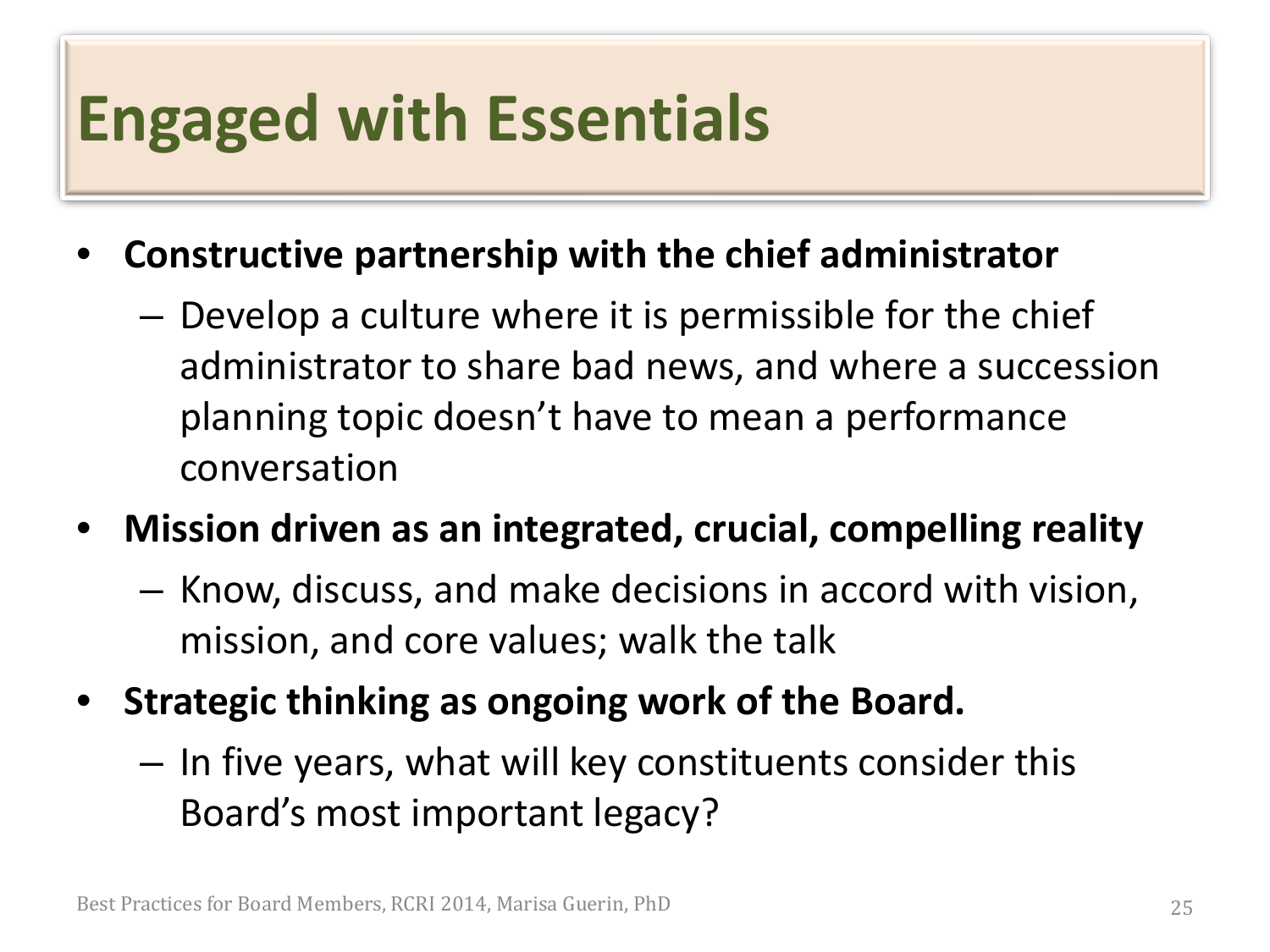# **Thoughtful and Open**

- **Culture of inquiry, respect, constructive debate**
	- Seek information from multiple perspectives, challenge group think, encourage generative discussion
- **Independent-minded thinking, putting organization first**
	- Be attentive to and avoid situations in which conflicting interest might come into play
- **Transparency as an ethos for the benefit of all stakeholders**
	- Careful management of what must be confidential, what can be transparent; maintenance of trust and accountability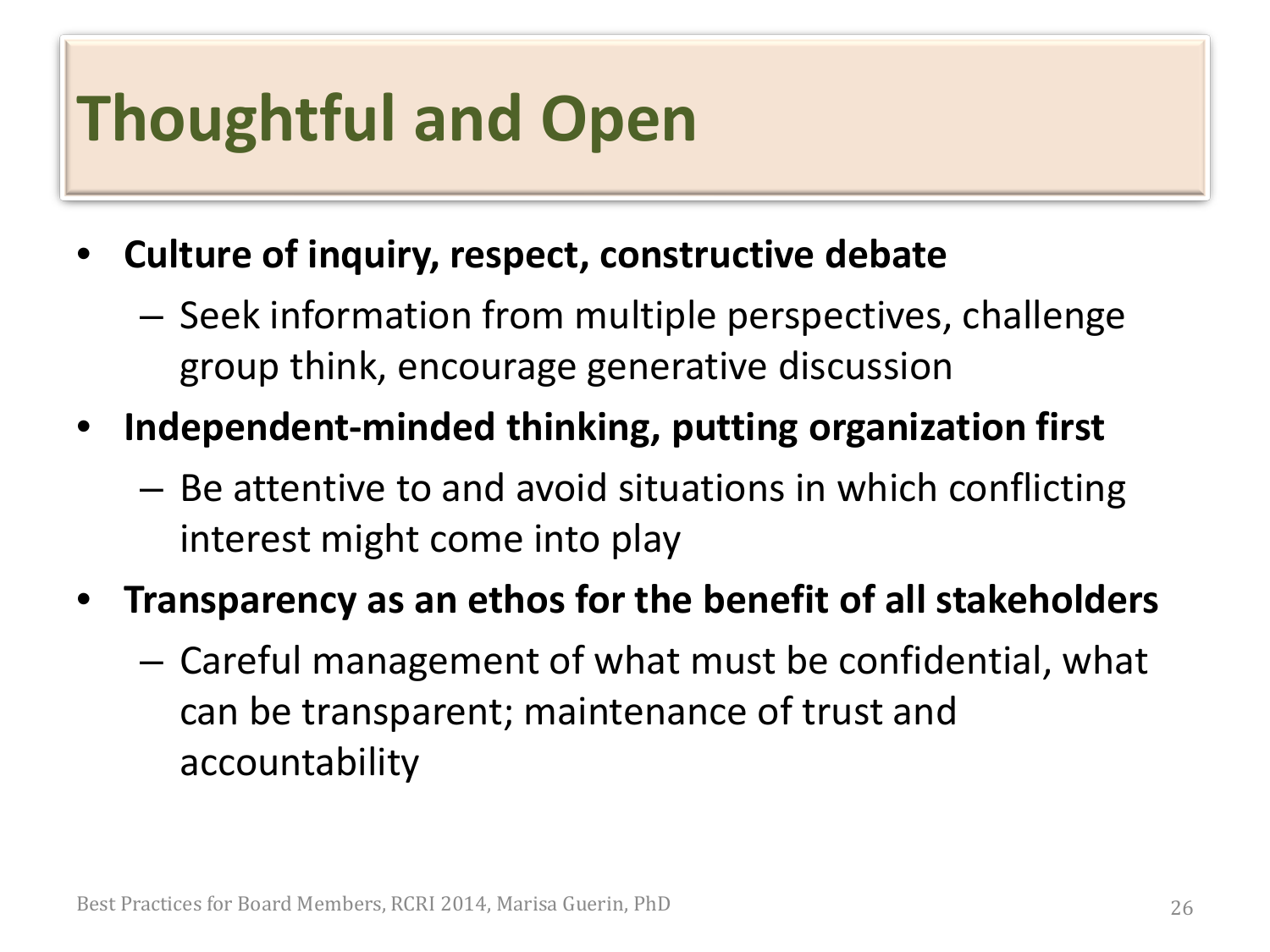### **Meeting High Standards**

- **Sound financial management and oversight practices**
	- Providing timely and accurate financial reports, means for confidential identification of impropriety, and appropriate policies for its size and complexity
- **Public access and openness of information**
	- Annual statements and meaningful communications to its stakeholders, including accountable relationships with donors.
- **Professionalism and respect in all relationships**
	- Procedures and behaviors that honor the dignity of staff, publics, and other stakeholders of the nonprofit entity.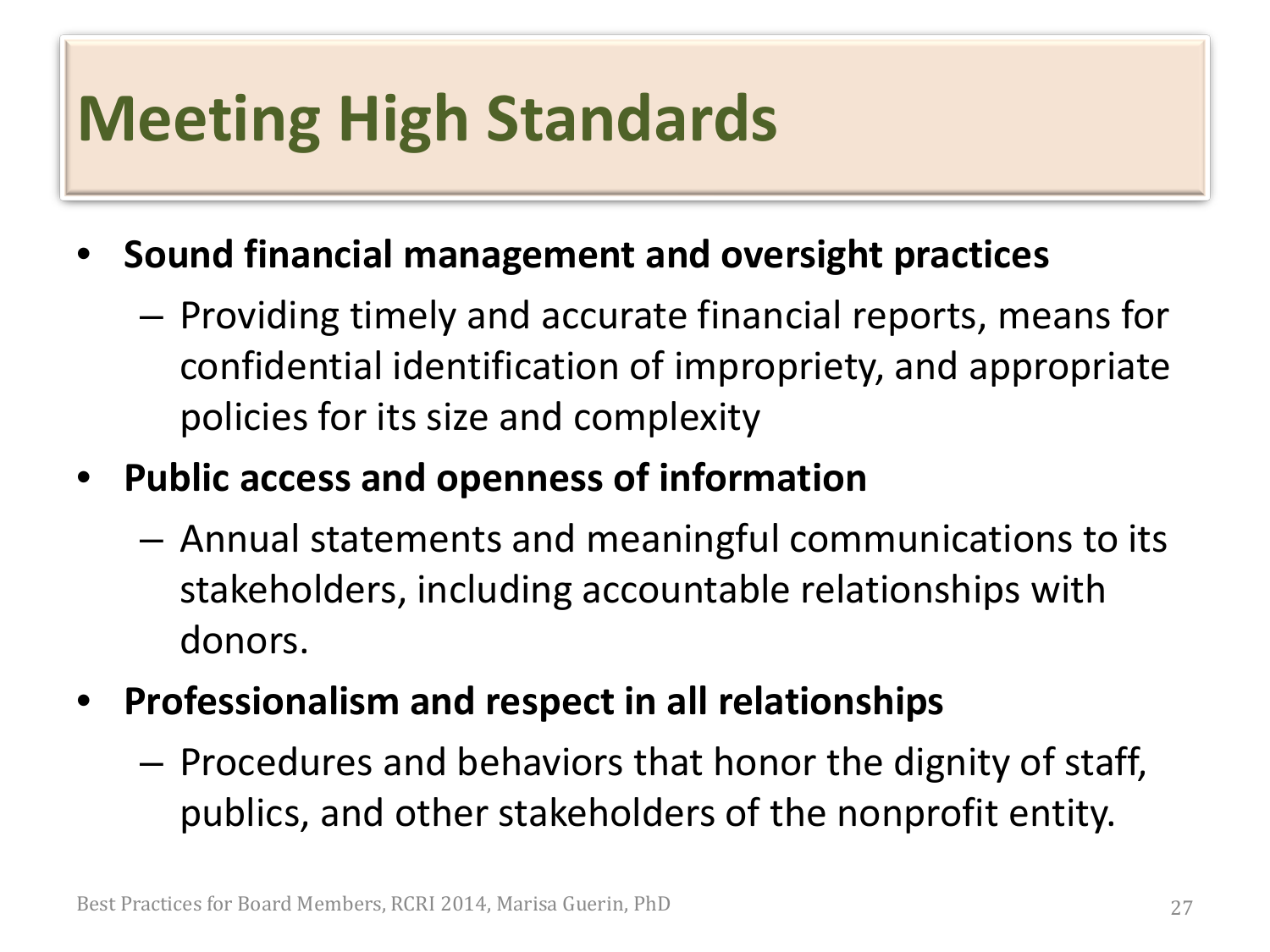#### **Accountable to All Stakeholders**

- **Compliance with integrity through oversight mechanisms**
	- Understand risks, uphold shared values and clearly articulated standards of accountability
- **Sustainability through plans, infrastructure, and resources**
	- Realistic plans based on efficient operations and a sustainable mix of revenue sources
- **Results-oriented and focused on impact**
	- Monitor progress and evaluate success against key indicators of organizational performance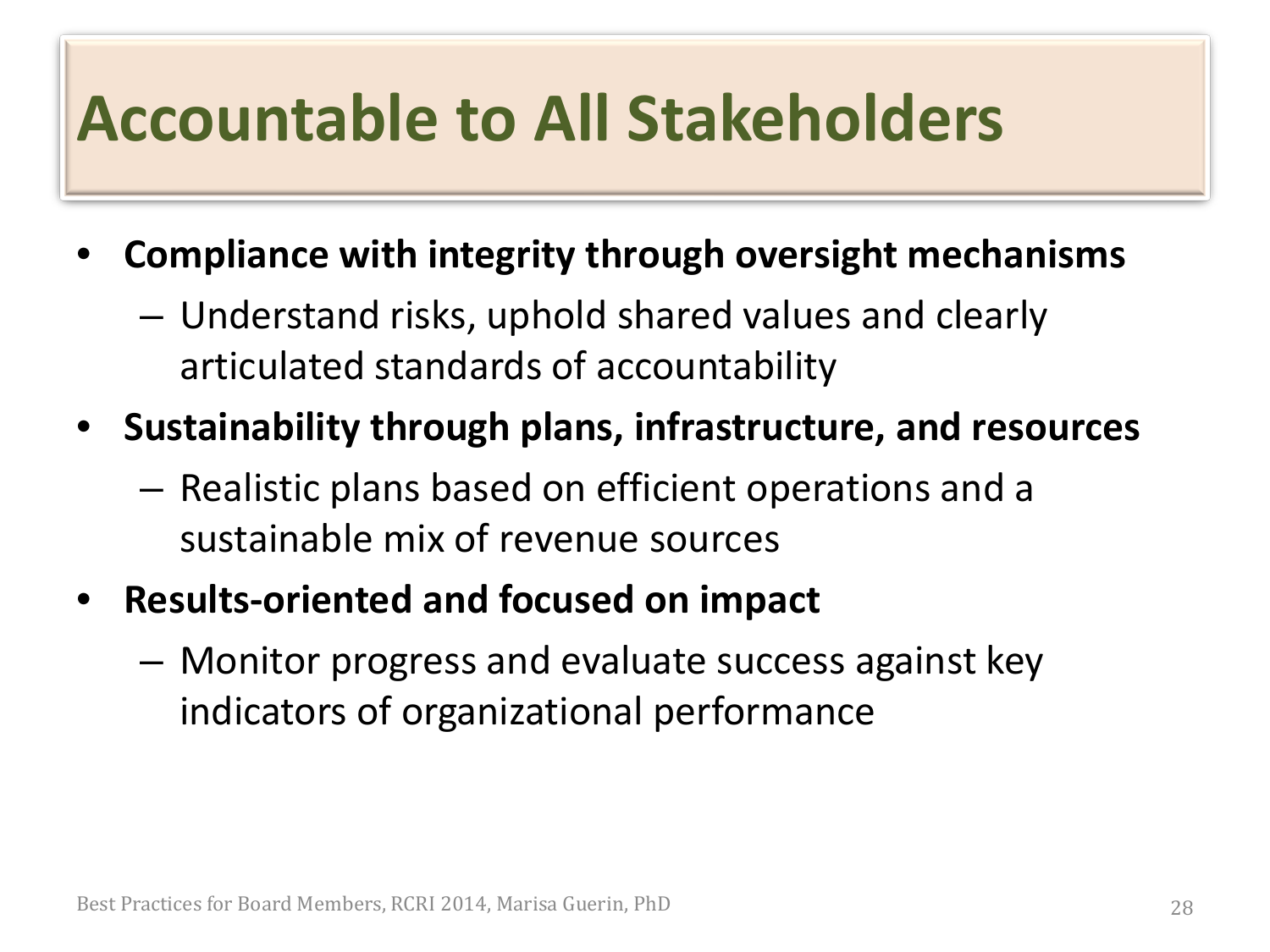# **Disciplined and Self-Renewing**

- **Intentional Board structures and practices to support priorities**
	- Effective meetings with relevant agendas, appropriate size and renewal of Board members and committees
- **Continuous learning about the organization and sector**
	- Opportunities for Board members to learn culture and history of the organization, multiple perspectives in the relevant environment, regular self-assessment
- **Revitalization through planned turnover and diversity**
	- Inclusive and energized Board relationships, recruitment, term limits, and change.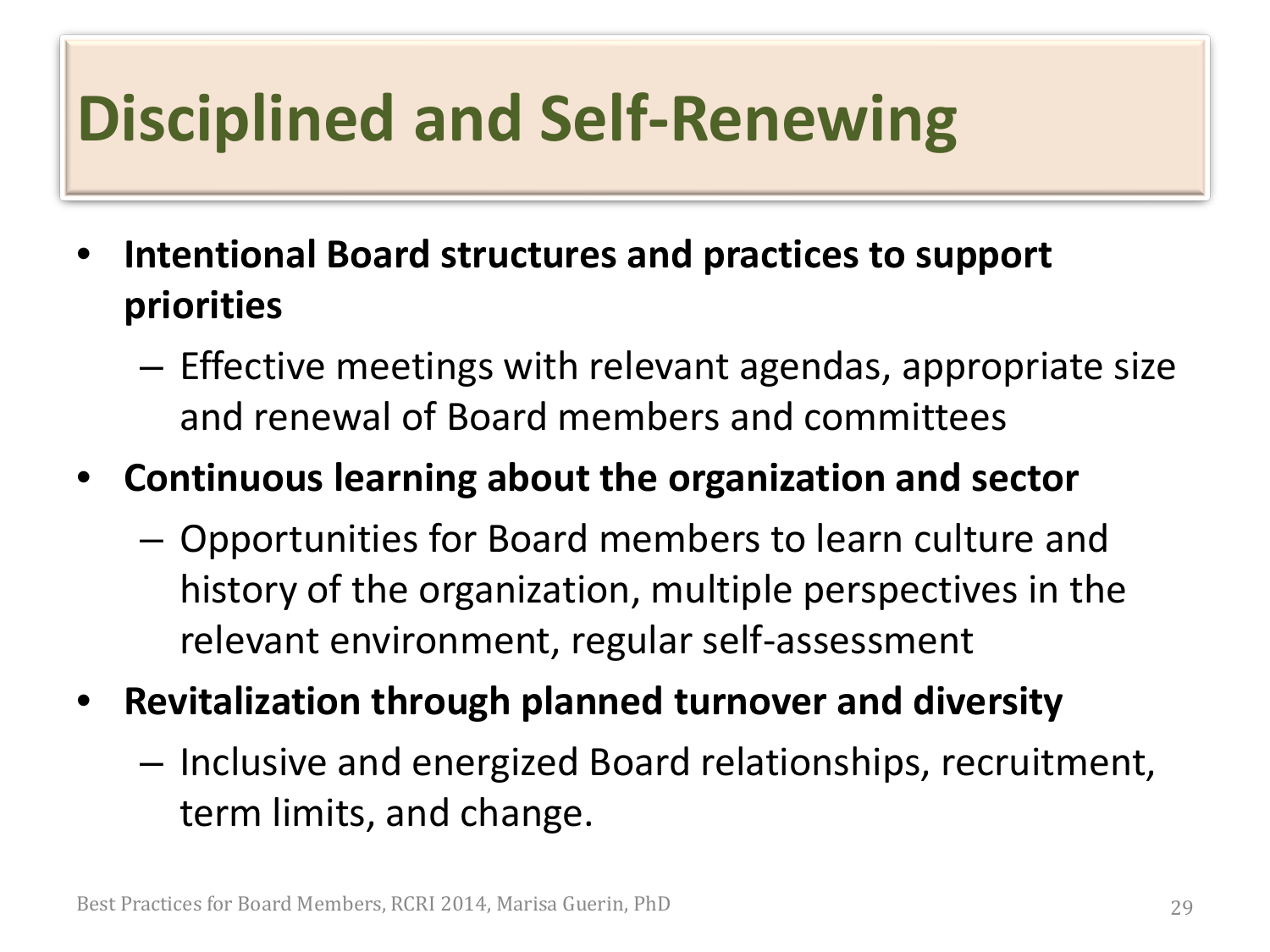### **5 Best Practices to Consider: (1) Proactive and Ongoing Learning**

- **Annual Board retreat to focus on the core mission and vision of the organization and the contemporary challenges it faces in its sector.**
- **Inclusion of short "stories" at each Board meeting, presented by a staff member and/or clients served, about the work of the organization with a specific case or person or project.**
- **Similar practice: annual Board "field trips" for personal contact with the organization's mission and clients.**
- **Regular distribution of articles to Board members on matters of importance in the sector served by the organization.**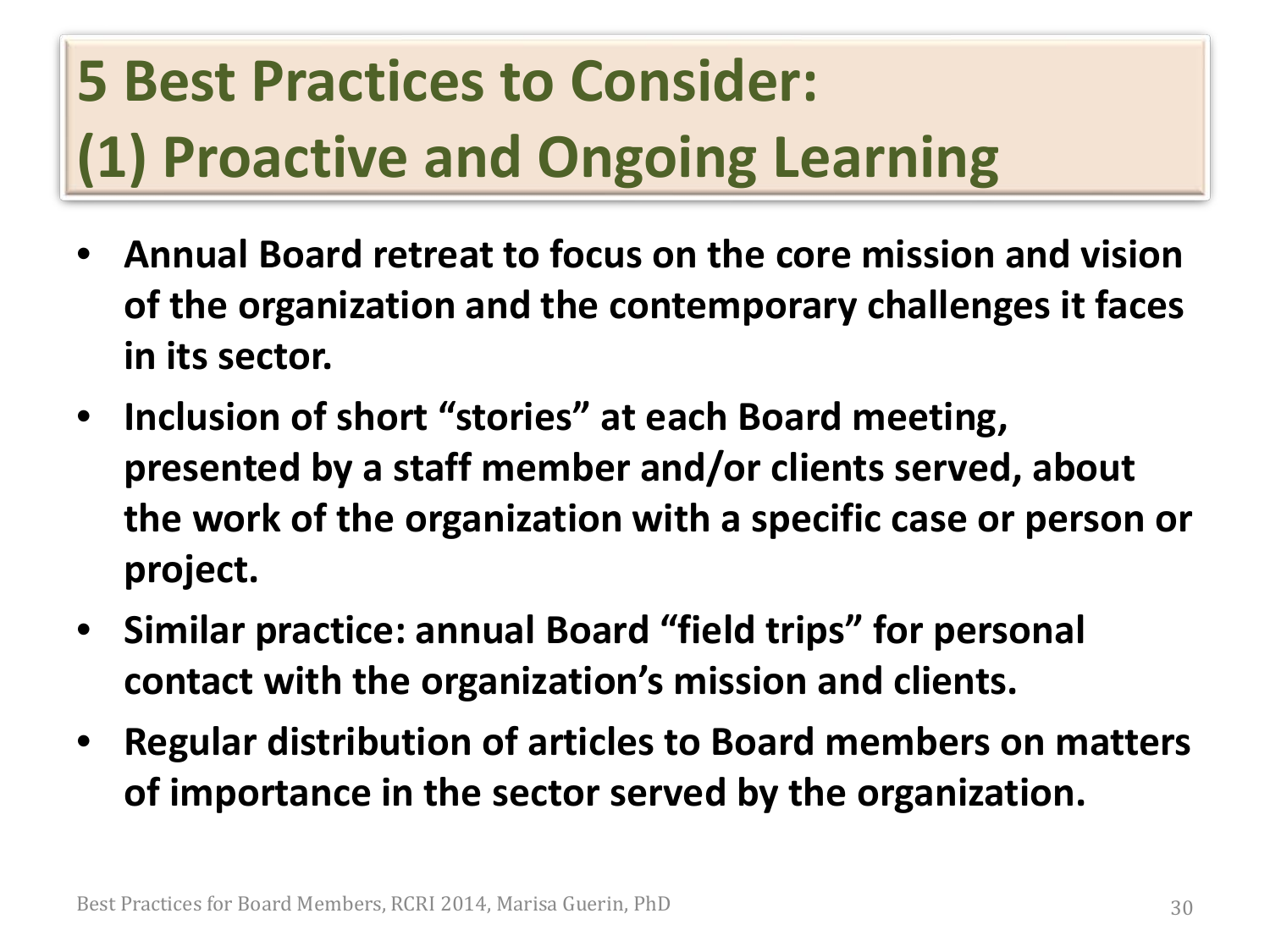### **5 Best Practices to Consider: (2) Understand Your Board's Potential**

- **Ensure that Board members really get to know each other and the executive staff – not just name and current title, but affiliations and networks such as:**
	- Professional societies
	- Other Board service
	- University alum status
	- Business connections
	- Religious/social organizations and networks
	- Civic and political memberships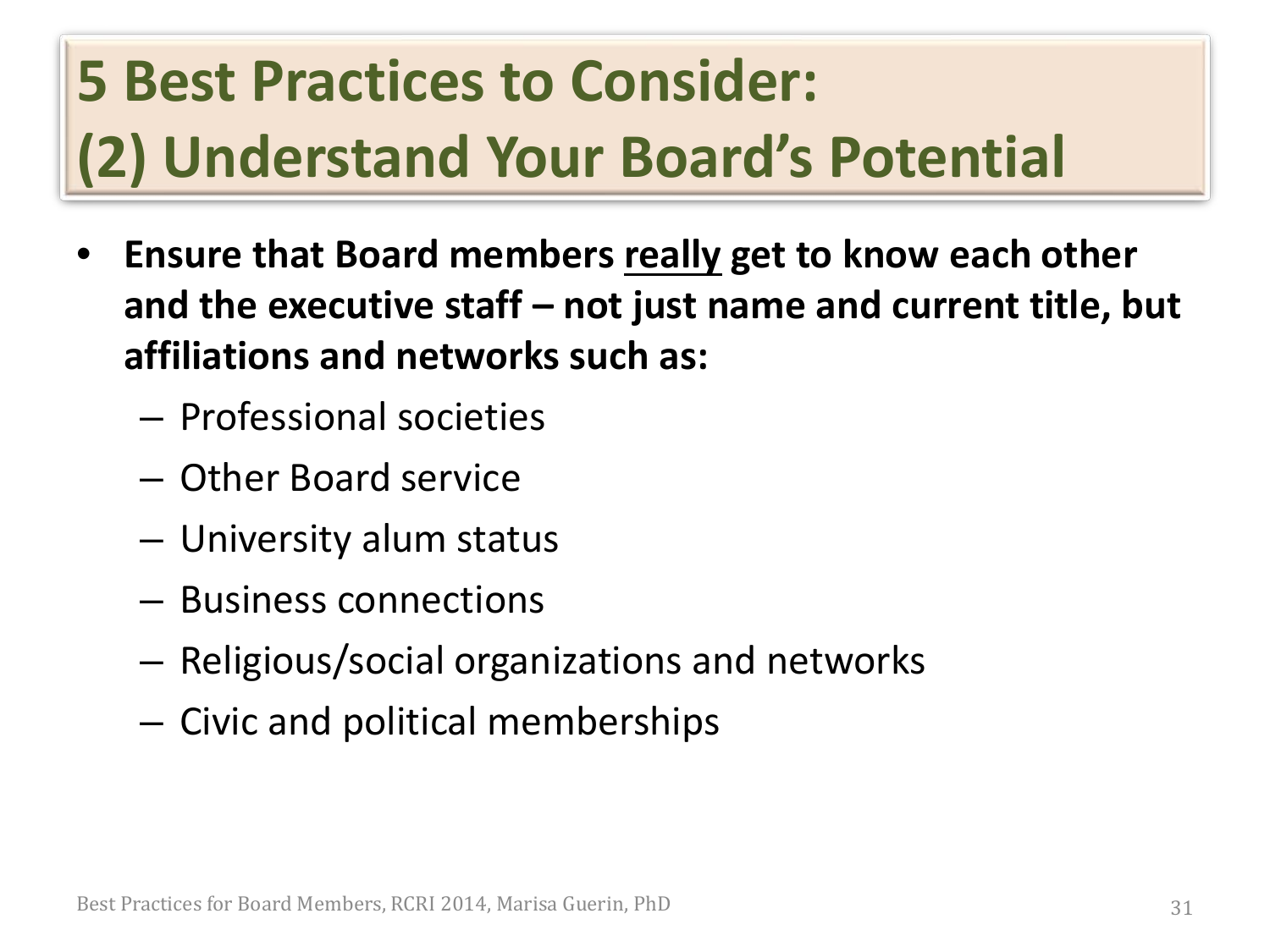#### **5 Best Practices to Consider: (3) Optimize Your Board Networks**

• **Use "2 degrees of separation" activities to learn more about the personal networks of Board members and how they can help the organization connect with key people, such as:**

> *Introduce us to local foundation head Ms. "X"; recruit "Y" business sponsors for our annual event; help us locate "Z" pro bono professionals for special assistance, etc.*

- 1. Put the names or types of organizations represented by X, Y, and Z at the top of flip chart pages or handouts.
- 2. Ask Board members to think about who they know personally on these lists ("1 degree of separation), then ALSO…
- 3. Ask Board members to think about people they know **who in turn know these target individuals** well enough to get a phone call or email returned (the " $2<sup>nd</sup>$  degree")
- 4. The "trust horizon" in social networks does not extend past 2 degrees.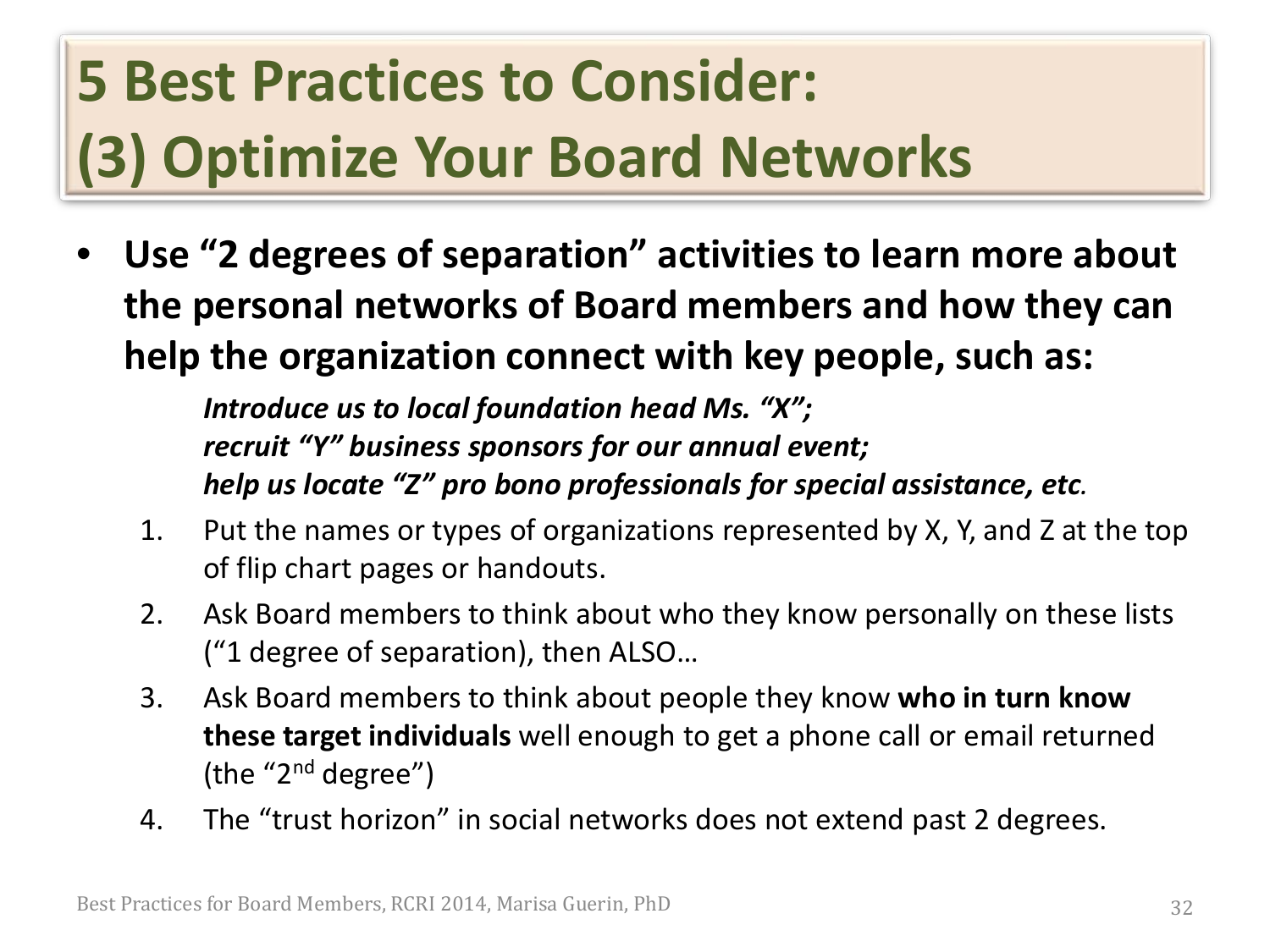### **5 Best Practices to Consider: (4) Ongoing Succession Planning**

- **Establish a standing committee for Succession Planning or incorporate this responsibility into an existing Committee such as the Executive Committee or the Personnel Committee.**
	- Ensure that emergency backups for all critical roles are identified at all times
	- Monitor leadership development planning for internal "high potentials" and preparation for eventual planned replacements
	- Maintain an open dialogue with the chief executive about preparation for succession, especially when things are going well.
	- Applies to key management positions and to key Board roles.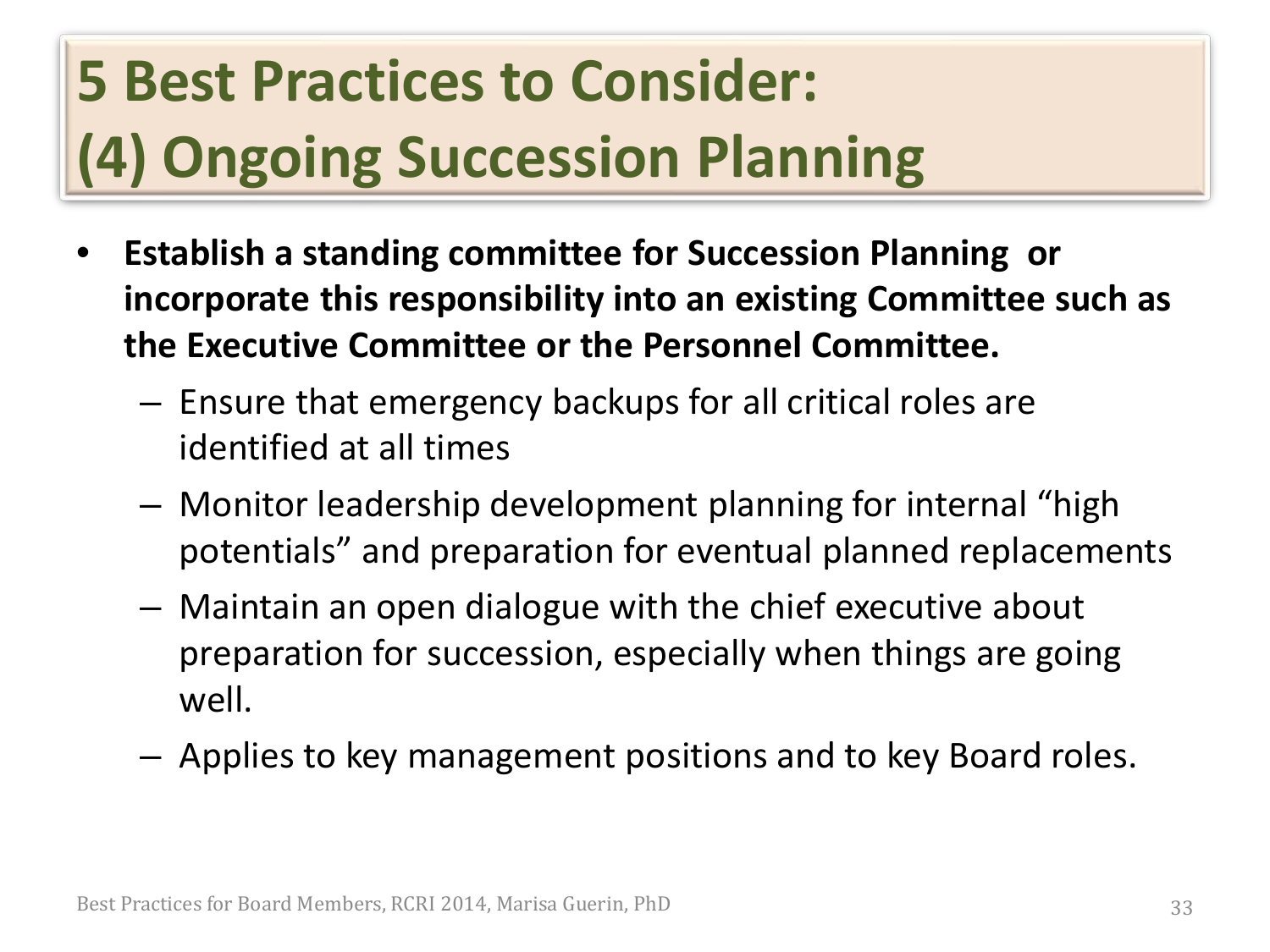# **5 Best Practices to Consider: (5) Assessment and Training from Experts**

- **Contract with an outside group to administer an organizational assessment for Board and Executive review.**
- **Capable tools exist that can diagnose the strengths and weaknesses of the Board and organization, and can generate an agenda for improvement over time.**
- **External experts can provide Board training on a periodic basis, often the best way to ensure that attention to the importance of the Board's role stays top of mind.**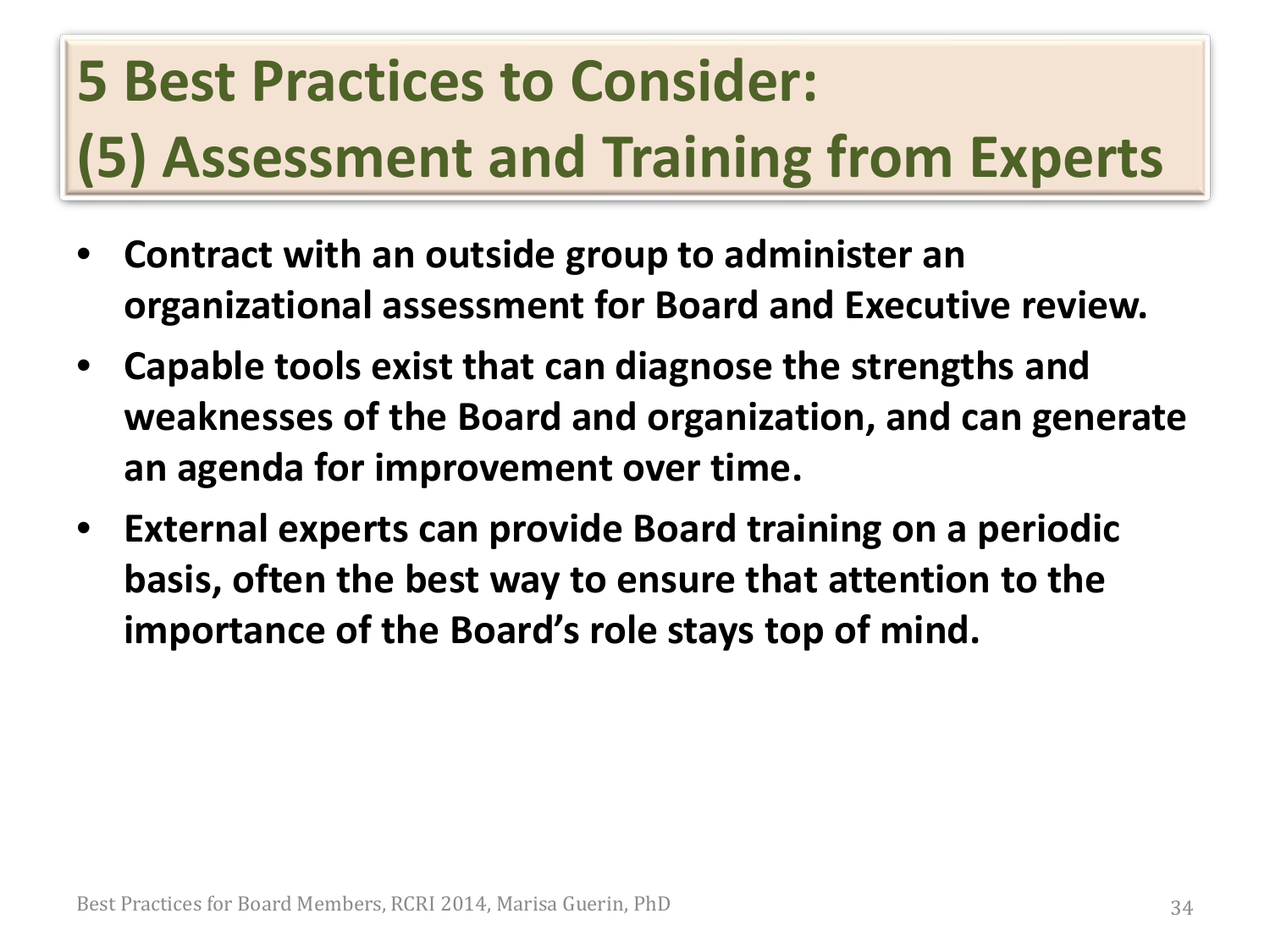# **V. A FEW PITFALLS TO AVOID**

Best Practices for Board Members, RCRI 2014, Marisa Guerin, PhD 35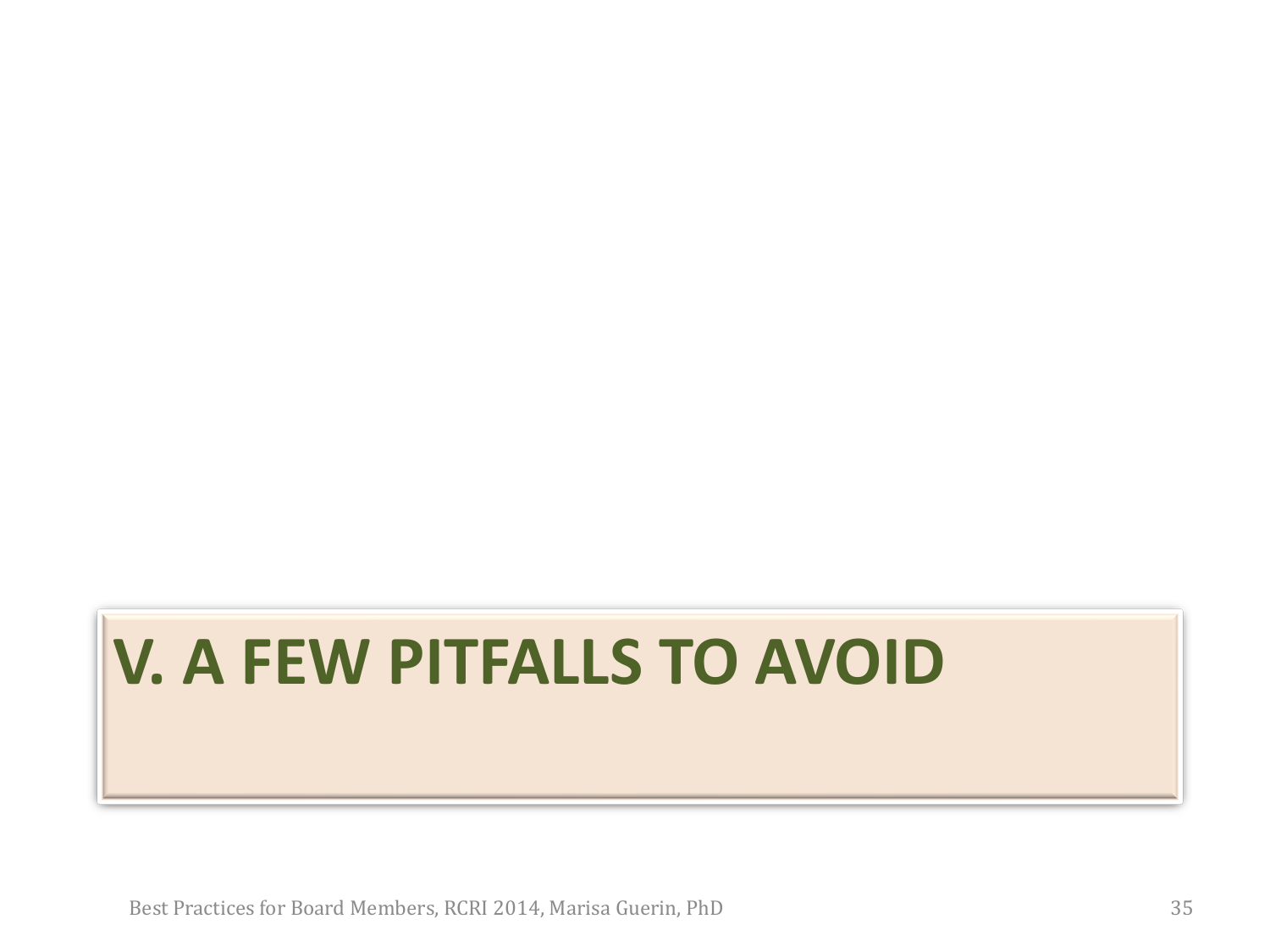### **Overstepping or Ignoring Boundaries**

- **Board members should respect the responsibility of the chief administrator to manage the operations and staff of the organization, while accountable to the Board. They should not micromanage.**
- **Board members should protect the confidentiality of information to which Boards are privy, and speak with one voice in public venues or statements.**
- **Board members should not shrink from the full role that they are authorized to hold. They should stand at the boundary they are meant to govern, without overstepping it.**
- **Legal and fiduciary obligations should be diligently observed.**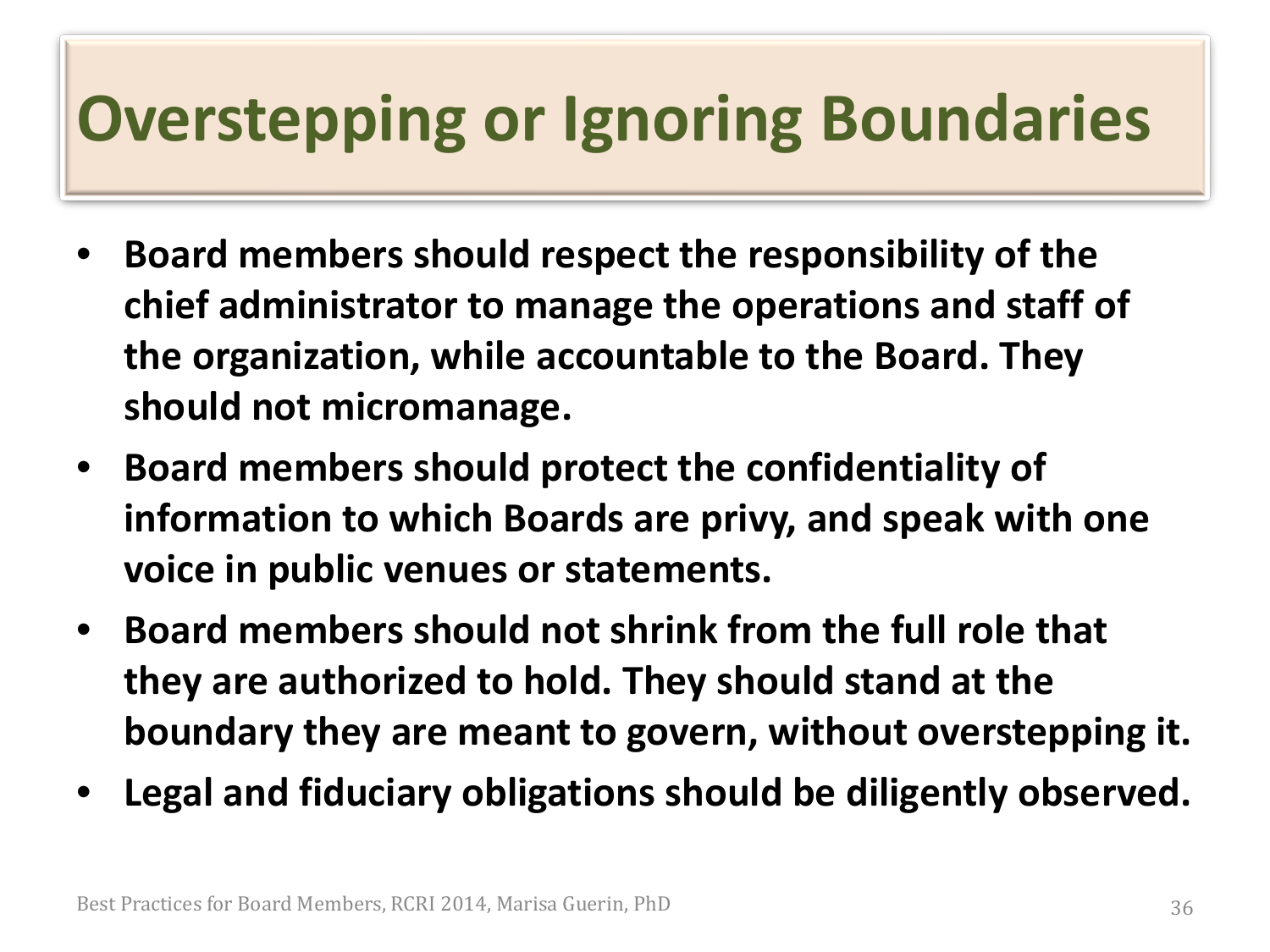### **Complacency and Group Think**

- **Boards are specifically responsible to ask questions, monitor performance, test assumptions, and in many other ways protect the organization from cozy or uncritical support.**
- **Friendships, personal and professional relationships are normal and good among Board members and executives, but the Board member must also have the skill and maturity to provide constructive challenge when needed.**
- **Success over time can be taken for granted; passionately held missions can block clear views of changing situations. Board practices should create periodic opportunities to check assumptions and look for the unexpected.**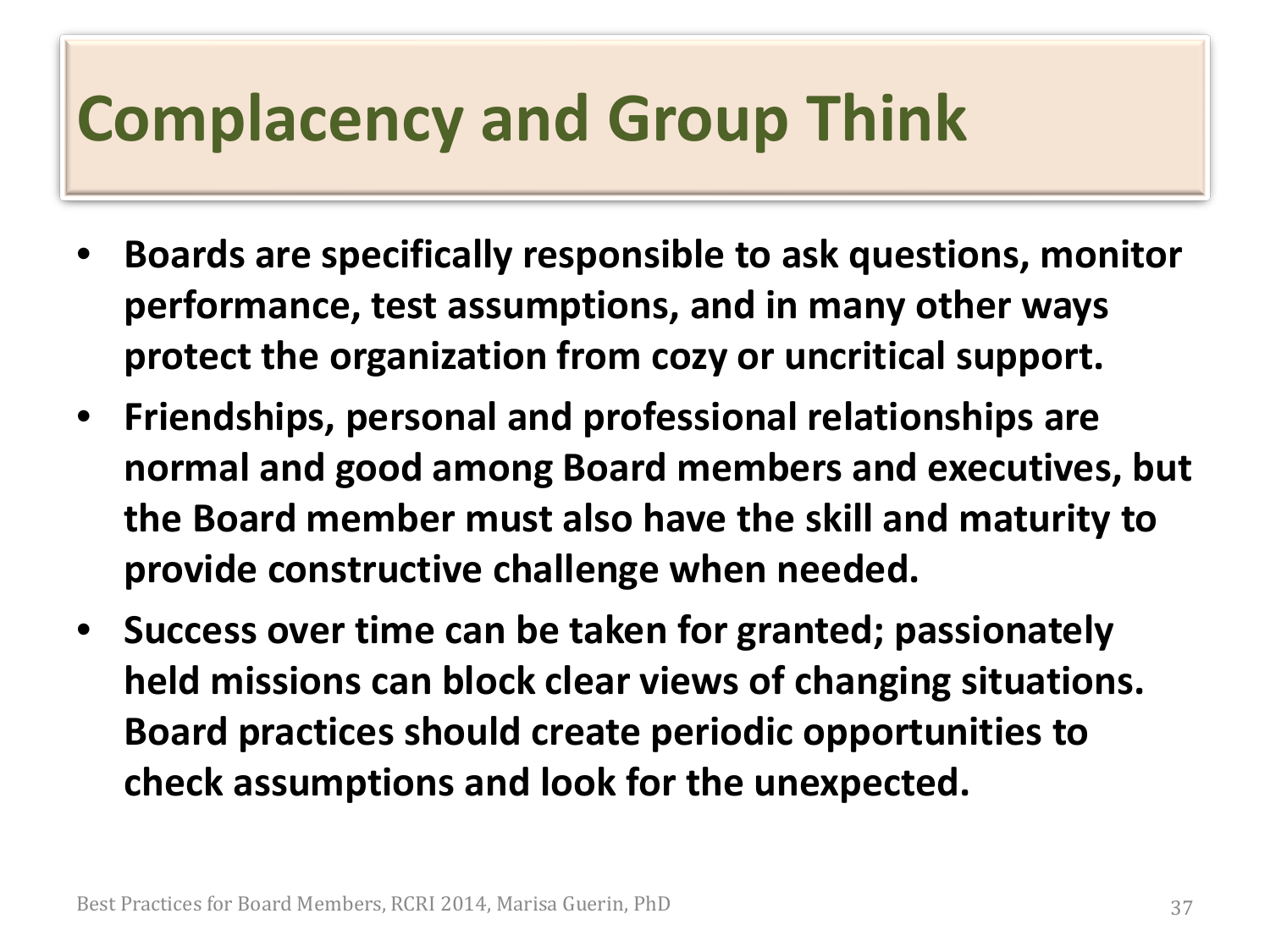### **Proceduralism / Routine**

- **Boards, especially Chairs and Chief Administrators, should ensure that Board deliberations are substantive, in addition to ensuring necessary reviews.**
- **Chief Executives should avoid sending Board members reams of poorly-organized data or overly-detailed reports that can bury the significant in the routine.**
- **Board members should keep their attention on the things that matter, and should be willing to ask questions even if they seem naïve, in order to assure clarity.\***

\* Religious are particularly good at this, since they are generally not egoinvested in the notion that they should be experts in every aspect of the Board's work.